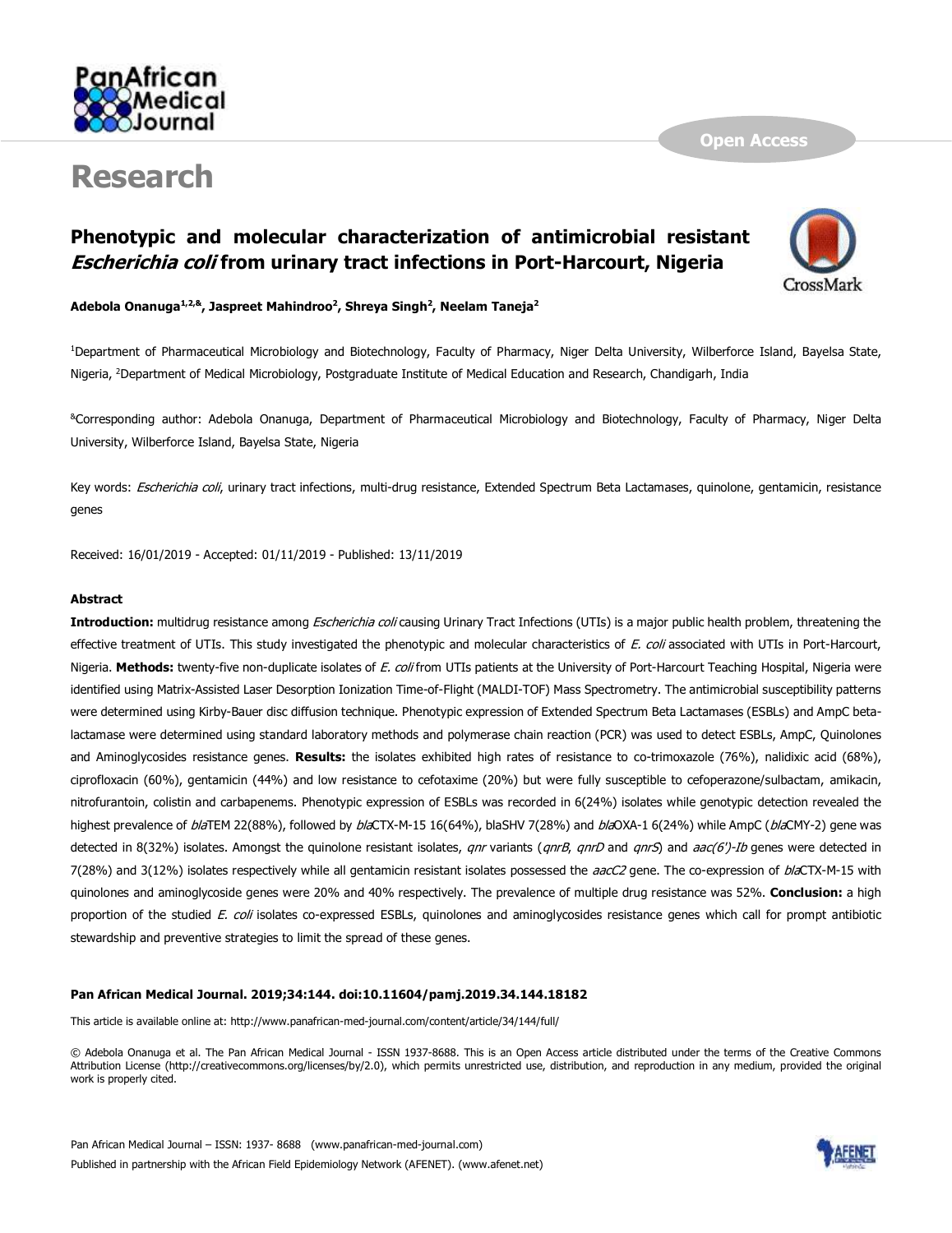#### **Introduction**

Escherichia coli strains are common bacteria that inhabit human gastrointestinal tract, whilst they are often harmless commensals; they can cause multitude of infections such as urinary tract infections (UTIs), meningitis, diarrhoea and septicemia [\[1\]](http://www.panafrican-med-journal.com/content/article/34/144/full/#ref1). Their harmless strains can remain commensals as long as they do not acquire genetic elements encoding virulence factors which may eventually result in these diseases [\[2\]](http://www.panafrican-med-journal.com/content/article/34/144/full/#ref2). The alarming increase in the rate at which these strains acquire antibiotic resistance genes has limited therapeutic options especially for UTIs for which extensive use of antibiotics has been witnessed in both community and hospital settings [\[1,](http://www.panafrican-med-journal.com/content/article/34/144/full/#ref1) [3\]](http://www.panafrican-med-journal.com/content/article/34/144/full/#ref3). Extended Spectrum Beta Lactamases (ESBLs) expression among E. coli strains encodes resistance to oxyiminocephalosporins and many other important groups of antibiotics, thereby causing impediment to treatment of its infections [\[4,](http://www.panafrican-med-journal.com/content/article/34/144/full/#ref4) [5\]](http://www.panafrican-med-journal.com/content/article/34/144/full/#ref5). Also, the carbapenems which are the last resort in the effective treatment of severe ESBL-producing *E. coli* infections, have recently witnessed rise in resistance by *E. coli* strains that produced carbapenem-hydrolyzing enzymes [\[4,](http://www.panafrican-med-journal.com/content/article/34/144/full/#ref4) [6,](http://www.panafrican-med-journal.com/content/article/34/144/full/#ref6) [7\]](http://www.panafrican-med-journal.com/content/article/34/144/full/#ref7). Aminoglycosides have been an essential component of the antibiotic armory in the treatment of serious life threatening infections and UTIs caused by *E. coli*, but the increasing wind of antibiotic resistance across the globe has reduced their effectiveness, rendering some members of this class of antimicrobials virtually useless in certain E. coli infections [\[8\]](http://www.panafrican-med-journal.com/content/article/34/144/full/#ref8). The ineffectiveness of aminoglycosides has been attributed to the expression of aminoglycoside-modifying enzymes {nucleotidyltranferases (ANTs), phosphotransferases (APHs), or acetyltransferases (AACs)} which catalyze the modification of the 2-deoxystreptamine nucleus or the sugar moieties [\[9\]](http://www.panafrican-med-journal.com/content/article/34/144/full/#ref9). An increase in resistance to gentamicin has been reported amongst isolates of E. coli associated with UTIs in many parts of Nigeria and other African countries [\[10-12\]](http://www.panafrican-med-journal.com/content/article/34/144/full/#ref10).

The advent of fluoroquinolones, the new generation of quinolones antimicrobial agents brought a ray of hope to the treatment of various infections caused by multi-drug resistant bacteria and became the drug of choice for the empiric therapy of most serious life threatening infections [\[1,](http://www.panafrican-med-journal.com/content/article/34/144/full/#ref1) [3\]](http://www.panafrican-med-journal.com/content/article/34/144/full/#ref3). However, the extensive use of these agents in clinical settings has made bacteria to develop resistance to them all over the world [\[3,](http://www.panafrican-med-journal.com/content/article/34/144/full/#ref3) [13\]](http://www.panafrican-med-journal.com/content/article/34/144/full/#ref13). Fluoroquinolones are one of the most widely used drugs in the treatment of UTIs but their frequent use in both community and hospital settings has led to a dramatic rise in resistance amongst E. coli causing UTIs [\[7,](http://www.panafrican-med-journal.com/content/article/34/144/full/#ref7) [12,](http://www.panafrican-med-journal.com/content/article/34/144/full/#ref12) [13\]](http://www.panafrican-med-journal.com/content/article/34/144/full/#ref13). Quinolones inhibit the DNA replication in *E. coli* strains by targeting the bacterial DNA gyrase

(topoisomerase II) and topoisomerase IV (parC) enzymes but mutations in the specific domains of *gyrA, gyrB, parC* and *parE* can cause changes in single amino acid of either gyrase or topoisomerase IV leading to the bacterial resistance to quinolones [\[14\]](http://www.panafrican-med-journal.com/content/article/34/144/full/#ref14). High-level of fluoroquinolone resistance in  $E$ . coli strains has been attributed to multiple mutations in the quinolone-determining resistant regions (QRDR) of topoisomerase enzymes [\[1,](http://www.panafrican-med-journal.com/content/article/34/144/full/#ref1) [9\]](http://www.panafrican-med-journal.com/content/article/34/144/full/#ref9). Various community and hospital based studies from Nigeria and other African countries have reported a varying prevalence of phenotypic and genotypic ESBL producing enterobacteriaceae [\[15-19\]](http://www.panafrican-med-journal.com/content/article/34/144/full/#ref15). However, information on molecular characterization of E. coli isolates causing UTIs from Nigeria is sparse. Therefore, this study was carried out to investigate the molecular characteristics of drug resistance in E. coli isolated from patients with UTIs in Port Harcourt, Nigeria.

#### **Methods**

**Bacterial strains:** a total of one hundred and forty urine samples obtained from patients of average age 29.6 years comprising of 60% females, presented to the Out-Patients Department of the University of Port Harcourt Teaching Hospital (UPTH), Port Harcourt, Nigeria in August 2015 with clinical symptoms of UTIs, were cultured on Cysteine Lactose Electron Deficient (CLED) medium before incubated at 37 $^{\circ}$ C for 24 h for bacterial growth. The isolates of *E. coli* with a significant growth of  $\geq 10^5$  cfu/ml were identified using conventional biochemical tests at the department's laboratory in Nigeria and later confirmed using Matrix-Assisted Laser Desorption Ionization Time-of-Flight (MALDI-TOF) Mass Spectrometry, at the Department of Medical Microbiology, Postgraduate Institute of Medical Education and Research (PGIMER), Chandigarh, India. This study was approved by the Ethics and Research Committee of Niger Delta University, Wilberforce Island, Nigeria, before the commencement of sample collection.

**Antimicrobial susceptibility testing:** antimicrobial susceptibility testing of the confirmed E. coli isolates was performed on Mueller Hinton agar plates using modified Kirby-Bauer disc diffusion technique in accordance with the Clinical and Laboratory Standards Institute guidelines (CLSI, 2016) for amikacin (10 µg), gentamicin (10 µg), ciprofloxacin (5 µg), norfloxacin (10 µg), nalidixic acid (30 µg), nitrofurantoin (300 µg), co-trimoxazole (25 µg), cefoperazone (75 µg), cefoperazone/sulbactam (75/10 µg), tazobactam/piperacillin (110 µg), imipenem (10 µg), ertapenem (10 µg), meropenem (10 µg),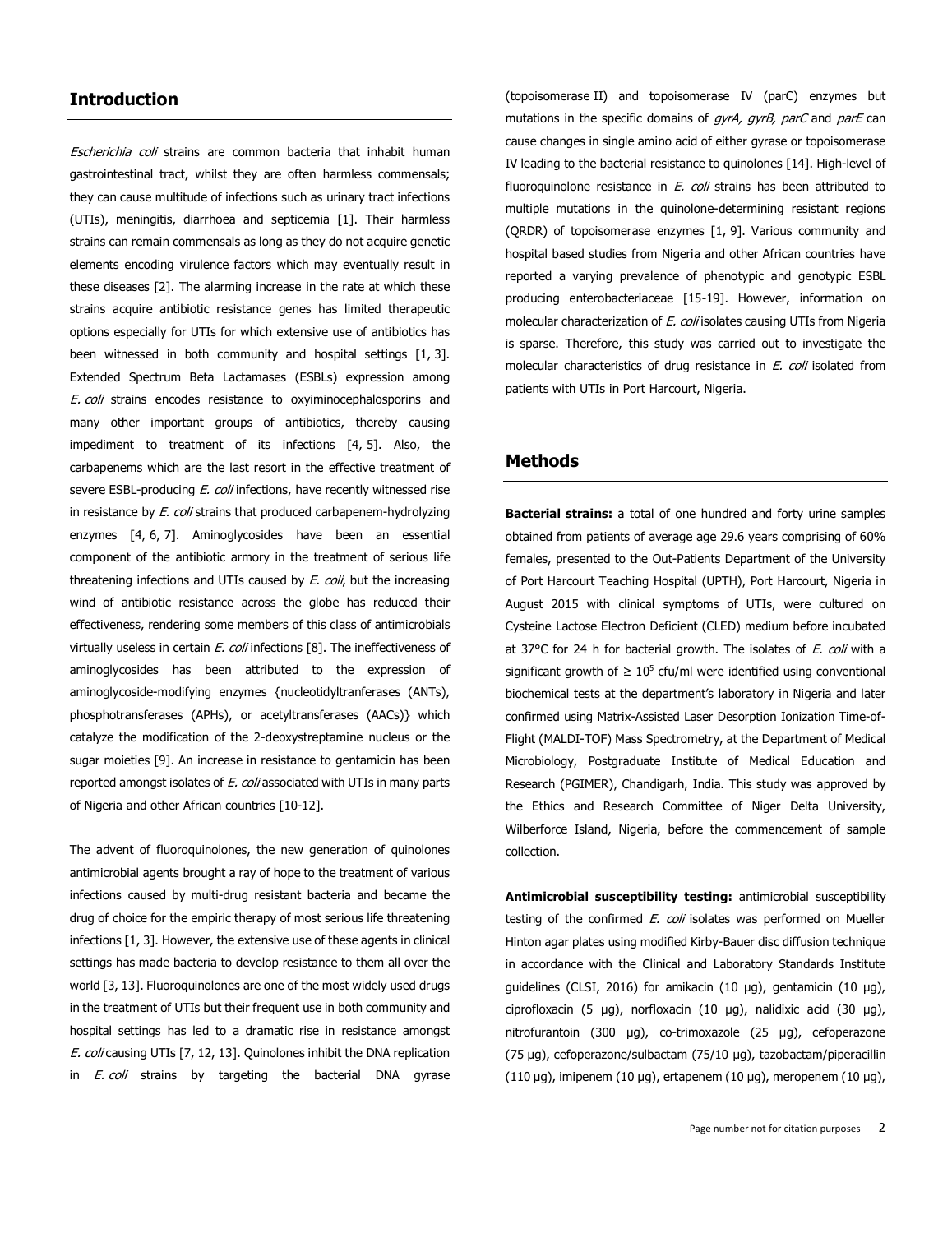colistin (10 µg), cefotaxime (30 µg) and cefotaxime/clavulanic acid (30/10 µg) (Becton Dickinson, USA). Minimum inhibitory concentrations (MICs) of gentamicin and ciprofloxacin were determined for all the strains using microbroth dilution method in accordance with CLSI guidelines [\[20\]](http://www.panafrican-med-journal.com/content/article/34/144/full/#ref20). Escherichia coli ATCC 25922 was used for quality control in both tests. Multi-drug resistance (MDR) in this study was defined as resistance of an isolate to at least one agent in three or more classes of antibiotics [\[21\]](http://www.panafrican-med-journal.com/content/article/34/144/full/#ref21).

**Phenotypic detection of ESBLs:** screening for ESBLs production in all  $E.$  coli strains was done using combination disc diffusion method on Mueller Hinton (MH) agar plates. The single discs of Cefotaxime (30 µg) and combination discs of Cefotaxime/Clavulanic acid (30/10 µg) were placed on each of the isolate (at a turbidity of 0.5 McFarland standard) inoculated Mueller Hinton agar plate and incubated at 37°C for 24 hours for the detection of ESBL enzymes. The zone diameter around each of the two discs was measured and if the diameter around Cefotaxime/Clavulanic acid was 5 mm or more greater than the zone diameter around the single disc of Cefotaxime, the bacterial isolate is said to be an ESBL producing organism [\[20\]](http://www.panafrican-med-journal.com/content/article/34/144/full/#ref20).

**Phenotypic detection of AmpC:** the ethylenediaminetetraacetic acid (EDTA) discs were prepared by applying 20 µl of a 1:1 mixture of sterile normal saline and 100 X Tris-EDTA solution to sterile discs (Himedia, India) and allowed to dry before being stored at 2 to 8°C. Each of the Mueller Hinton (MH) agar plates surface was then inoculated with a lawn of susceptible E. coli ATCC 25922 at a turbidity of 0.5 McFarland standard, according to the standard disc diffusion technique, the stored EDTA discs were immediately rehydrated with 20 µl of sterile saline prior to use before several colonies of each of the isolates were applied to an EDTA disc surface. A cefoxitin (30 µg) disc was placed on the surface of the MH agar and an EDTA disc was then placed almost touching the antibiotic disc with the inoculated disc surface touching (in contact with) the agar surface. The plates were then incubated inverted at 37°C for 24 hours, after which they were examined for either an indentation or a flattening of the zone of inhibition, indicating enzymatic inactivation of cefoxitin (positive result), or the absence of a distortion, indicating no significant inactivation of cefoxitin (negative result) as described by Black et al. [\[22\]](http://www.panafrican-med-journal.com/content/article/34/144/full/#ref22).

**Preparation of DNA template for PCR amplification:** the DNA templates of each of the confirmed pure  $E$ . coli isolates were generated by dispensing most of the pure colonies of the overnight growth of each of the isolates on MaConkey agar into 100 µL 1X TrisEDTA buffer, vortex mixed and boiled at 100°C for 10 minutes. Then transferred immediately to the freezer (-20°C) for 10 minutes, maintained at room temperature, vortex mixed and centrifuged at 10,000 rpm for 10 minutes. The resulting supernatant containing DNA of each of the isolates was collected, stored at 4°C and used as DNA template for PCR.

**Molecular detection of ESBLs encoding genes:** polymerase chain reaction (PCR) was performed for *bla*OXA-1, *bla*CMY-2, *bla*SHV, blaTEM and blaCTX-M-15 to detect the presence of extended spectrum beta lactamases encoding genes, as previously described by Peirano et al. [\[23\]](http://www.panafrican-med-journal.com/content/article/34/144/full/#ref23) and Taneja et al. [\[24\]](http://www.panafrican-med-journal.com/content/article/34/144/full/#ref24) using the primers in [Table](javascript:void(0)) 1. The PCR amplification was carried out in a GeneAmp 9700 Thermal Cycler (Applied Biosystems, USA) using a 25 μl reaction mixture containing DNA template (1 μl), Taq buffer of 1.5 mM MgCl<sub>2</sub> (2.5 μl), 0.4 mM dNTPs (1 μl) (Bangalore Genei, India), 0.5 μl each of forward and reverse primers (Sigma Aldrich, India), 0.5 μl of Taq polymerase (Bangalore Genei, India) and PCR grade water (19 μl), at initial denaturation at 94°C for 3 min; 40 cycles of 94°C for 30 sec, 55°C for 30 sec and 72°C for 1 min; and a final elongation step at 72°C for 7 min. The annealing temperature was 55°C for blaOXA-1 and blaTEM, 58°C for *bla*CMY-2, 59°C for *bla*SHV and 64°C for *bla*CTX-M-15 genes. The amplified PCR products were analyzed on a 1.5% w/v agarose gel stained with ethidium bromide (10 µg/ml) and electrophoresis was performed in 0.5X TBE buffer at 100 V for 60 minutes with a 100 bp DNA ladder as a molecular marker, and the gels were subsequently visualized in a gel documentation system (Alpha Innotech, AlphaImager 3400).

**Amplification of the quinolone resistance determining regions (QRDRs):** the QRDRs of gyrA and parC genes were amplified in a representative batch of isolates as previously described by Roderova et al. [\[1\]](http://www.panafrican-med-journal.com/content/article/34/144/full/#ref1) and Chu et al. [\[25\]](http://www.panafrican-med-journal.com/content/article/34/144/full/#ref25) for gyrA gene and Vila et al. [\[26\]](http://www.panafrican-med-journal.com/content/article/34/144/full/#ref26) for *par*C genes using the primers in [Table](javascript:void(0)) 1. For each 25 μl reaction mixture containing a strain's DNA template, the condition used for the amplification of gyrA was initial denaturation at 94°C for 3 min, 30 cycles of 92°C for 1 min; 64°C for 1 min; 74°C for 2 min and a final cycle of  $74^{\circ}$ C for 10 min. The condition for  $parC$  was 30 cycles at 94°C for 1 min, 55°C for 1 min, and 72°C for 1 min.

**Amplification of the plasmid mediated quinolone resistance (PMORs):** the PMORs genes for *anrB, anrD, anrS* and *aac(6')-Ib* were amplified as previously described by Robicsek et al. [\[27\]](http://www.panafrican-med-journal.com/content/article/34/144/full/#ref27) and Guessennd *et al.* [\[28\]](http://www.panafrican-med-journal.com/content/article/34/144/full/#ref28) using the primers in [Table](javascript:void(0)) 1. The conditions used for the amplification of each 25 μl reaction mixture containing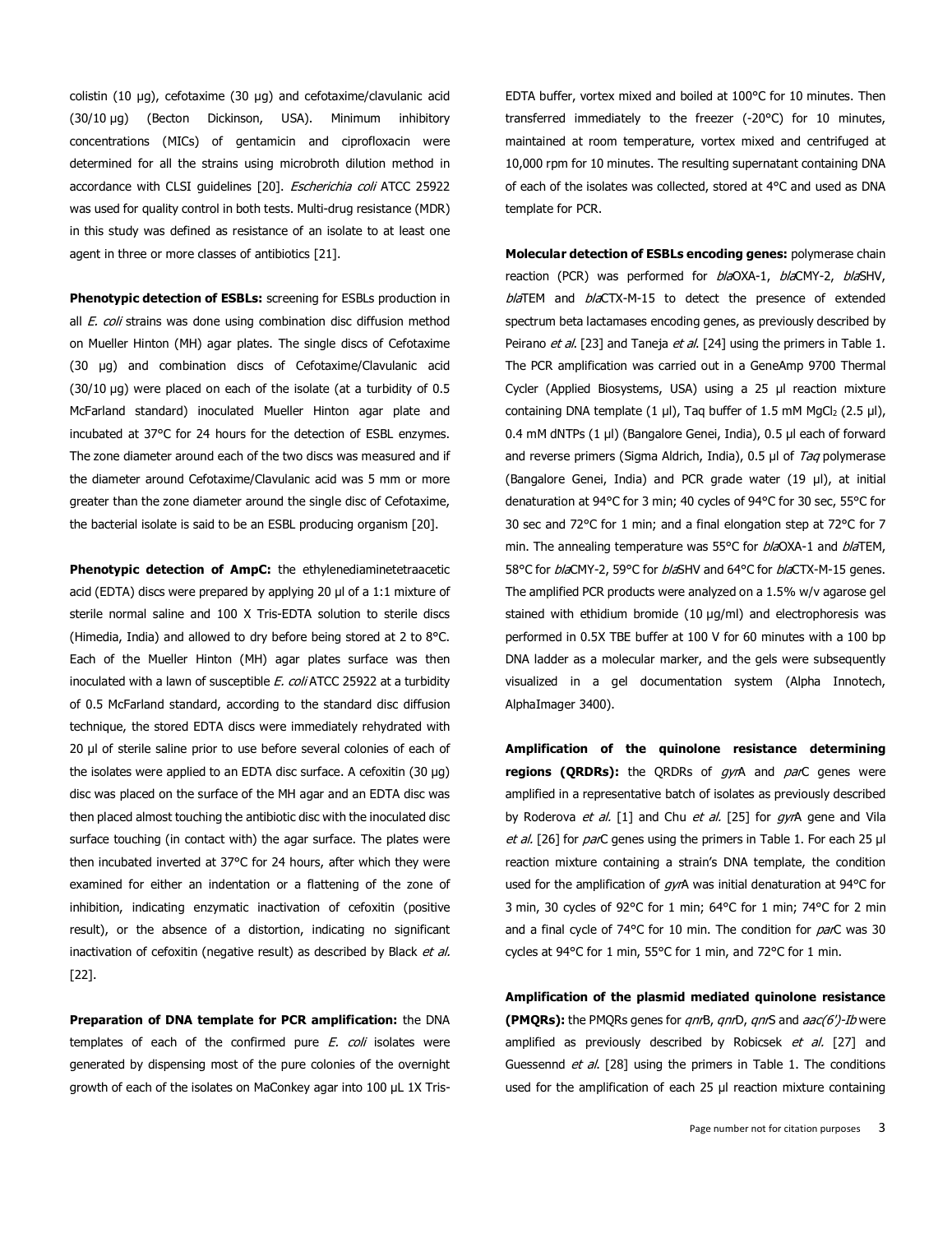DNA template for qnrB, qnrD and qnrS were 94°C for 45 s, 53°C for 45 s, and 72°C for 60 s, for 32 cycles, while that of aac(6')-Ib was 94°C for 45 s, 55°C for 45 s, and 72°C for 45 s for 34 cycles.

**Amplification of the aminoglycosides resistance genes:** the strains were screened for the presence of aminoglycosides resistance genes by amplifying the genes for *aph*A2, aadA1, aadA2, aacC2 and  $aa(3)$ -IV using the primers described in [Table](javascript:void(0)) 1. The conditions used for the amplification of each 25 μl reaction mixture containing DNA template were at initial denaturation at 94°C for 2 min; 35 cycles of 94°C for 45 sec, 56°C for 45 sec and 72°C for 1 min; and a final elongation step at 72°C for 5 min. The annealing temperature was 56°C for aadA1 and aacC2, 58°C for aphA2, 64°C for aac (3)-IV and 72°C for aadA2 genes.

**Sequencing of QRDRs genes:** all amplified products of gyrA and parC genes from selected strains were sequenced to validate their identities. Both strands of the purified amplicons were sequenced with a Genetic Analyzer (ABI Prism 3200 sequencer; Applied Biosystems), using the same primers as used for PCR amplification. Nucleotide and deduced protein sequences were analysed and compared in BLAST of the National Center for Biotechnology Information (NCBI) database.

**Statistical analysis:** the groups differences were tested using the Chi-square test (or Fisher's exact test when expected frequencies were too low), with the assumed level of statistical significance at a P-value of < 0.05. Data analysis was performed with SPSS version 15.0 for Windows (SPSS Inc, USA).

#### **Results**

In total, only 25 non-duplicate  $E.$  coli isolates from patients with UTIs were identified. The antimicrobial resistance profile of the isolates revealed a high resistance (60 -76%) to co-trimoxazole (folate inhibitor) and quinolones-fluoroquinolones group, moderate resistance to gentamicin and low resistance to taxobactam/piperacillin and the cephalosporins. All isolates were susceptible to cefoperazone/sulbactam, amikacin, nitrofurantoin, colistin and carbapenems as described in [Figure](javascript:PopupFigure() 1. The MICs determination of gentamicin and ciprofloxacin revealed that 12 (80%) isolates that were resistant to ciprofloxacin and 5 (45.4%) isolates resistant to gentamicin had a high level of resistance with MICs of 256-512 µg/ml. Three (12%) isolates had an MIC of 256 µg/ml for both gentamicin and ciprofloxacin. A total of 13 (52%) isolates exhibited multiple drug resistance (MDR). The MDR in this study was observed to be significantly associated with resistant isolates having MIC  $\geq 128 \text{ µq/ml}$ to gentamicin ( $p = 0.011$ ) and to ciprofloxacin ( $p = 0.0001$ ).

A total of 6 (24%) isolates expressed ESBLs phenotypically while none expressed AmpC. The comparison of the antimicrobial resistance of the ESBL and non-ESBL producing isolates revealed significant differences only in cefoperazone ( $p = 0.015$ ) and cefotaxime ( $p =$ 0.005) as showed in [Table](javascript:void(0)) 2. The PCR screening revealed the presence of the following ESBLs encoding genes [\(Figure](javascript:PopupFigure() 2): blaOXA-1 (6, 24%), blaSHV (7, 28%), blaCTX-M-15 (16, 64%) and blaTEM (22, 88%). All the isolates that phenotypically expressed ESBLs had both blaCTX-M-15 and blaTEM. Additionally, 4 (66.7%) of them also had blaSHV gene whilst the other 2 (33.3%) also had blaOXA gene. The plasmid mediated AmpC (pAmpC) gene blaCMY-2 was detected in 8 (32%) of the isolates. A total of 7 (87.5%) of these pAmpC producing isolates had at least one of the screened ESBLs genes while all the screened ESBLs genes were detected in one isolate [\(Table](javascript:void(0)) 3). Amongst the MDR isolates, 10 (76.9%) had at least two ESBLs encoding genes while 3 (30%) isolates also had  $pAmpC$  and ESBLs encoding genes. The isolates that possessed blaOXA gene were significantly associated with MDR ( $p = 0.039$ ) than those that possessed other screened ESBL genes. However, no significant association was observed between the isolates that possessed pAmpC gene ( $bla$ CMY-2) and exhibition of MDR (p = 0.411).

On PCR screening of gyrA and parC genes in eight randomly selected isolates, all were found to be positive. Three (37.5%) of these isolates also carried at least two of the screened β-lactamase and aminoglycosides encoding genes [\(Table](javascript:void(0)) 3). The screening for PMQRs genes revealed the presence of *gnr* variants (*gnrB*, *gnrD* and *gnrS*) and  $aac(6')$ -Ib genes in 7 (28%) and 3 (12%) of the isolates respectively. These were  $qnrB (n=1)$ ,  $qnrD (n=5)$   $qnrS (n=4)$ . Three isolates carried both *qnrD* and *qnrS* while another carried only *qnrS*. Two other isolates carrying  $qnD$  also had  $aac(6')$ -Ib gene while the isolate carrying  $qnB$  also had  $aac(6')$ -Ib. All these isolates had ciprofloxacin MICs of 256 - 512 µg/ml, and also carried at least two of the screened ESBLs encoding genes [\(Table](javascript:void(0)) 3). The prevalence of PMQRs genes among the MDR isolates was 7 (53.8%) and the MDR isolates were observed to significantly possess at least one of the ESBL genes and one of the PMQRs genes ( $p = 0.015$ ). All the gentamicin resistant isolates possessed aacC2 gene with one or more of the other screened aminoglycosides genes except *aph*A2 gene [\(Figure](javascript:PopupFigure() 3). The isolates that possessed aacC2gene were significantly associated with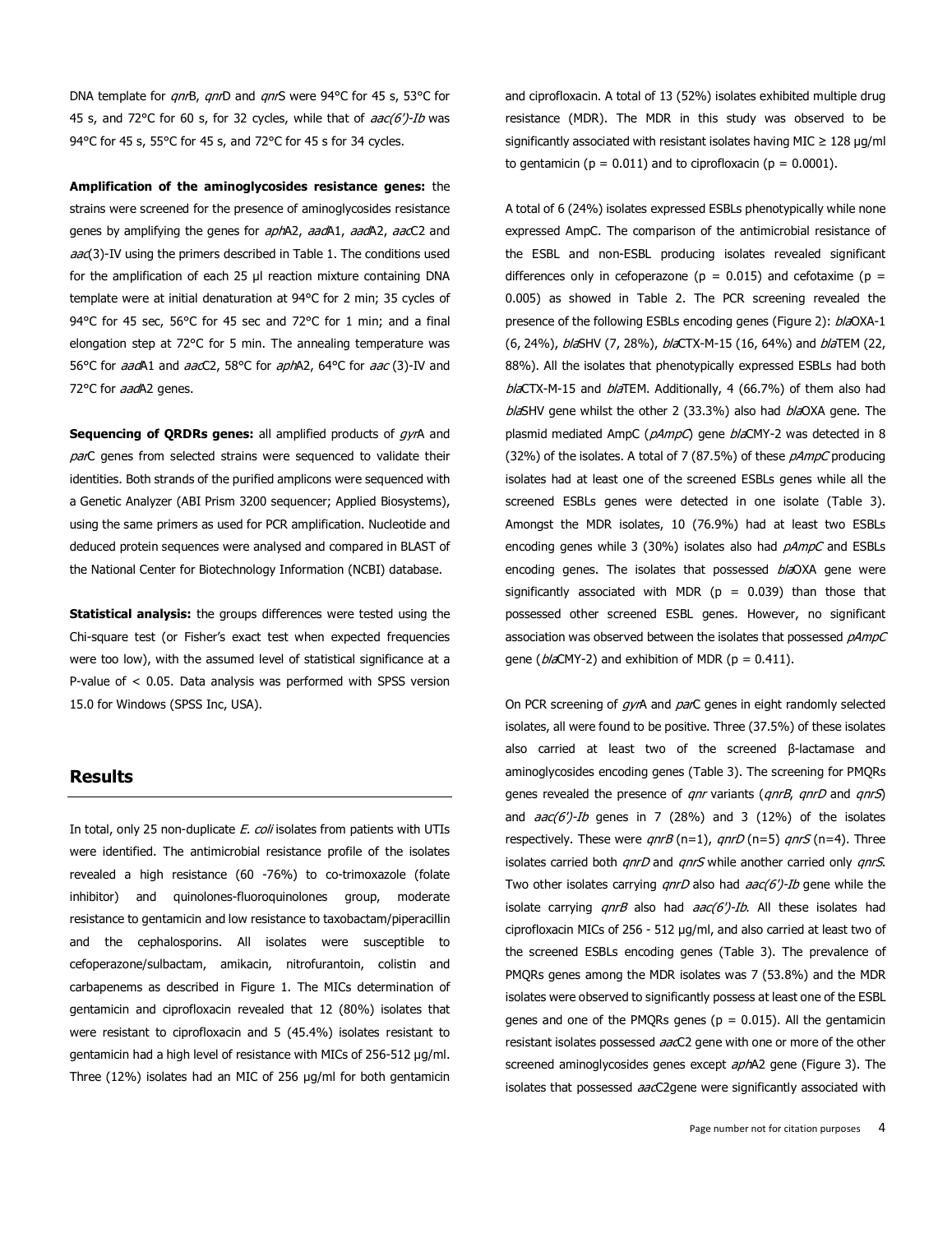MDR  $(p = 0.017)$  than those that possessed other screened aminoglycosides genes. Four (36.4%) of the isolates with MICs 128 - 512 µg/ml had *aad*A1, aadA2 and aacC2 genes with at least two of the screened β-lactamase encoding genes [\(Table](javascript:void(0)) 3). The MDR isolates were observed to significantly possess at least one of the ESBL genes and one of the aminoglycosides genes ( $p = 0.017$ ).

# **Discussion**

Escherichia coli is one of the major causes of UTI affecting humans of all ages. The emergence of MDR E. coli strains and the progressive rise in antimicrobial resistance threatens the effective treatment of UTIs leading to increased morbidity, prolonged hospital stay, increase in the cost of treatment and disease related mortality [\[29\]](http://www.panafrican-med-journal.com/content/article/34/144/full/#ref29). Thus, early detection of the characteristics of antimicrobial resistance of this organism in a particular region will help to quickly adapt strategies that will reduce the potential misuse of antimicrobial agents and prevent the emergence and subsequent spread of such MDR isolate. The antimicrobial susceptibility test results of the UTI associated E. coli strains in this study revealed a very high resistance to cotrimoxazole. This observation which has been widely reported might be due to its extensive misuse as a first line drug of choice in the treatment of uncomplicated UTIs but its usefulness has now been hindered because of the high level of bacterial resistance [\[10,](http://www.panafrican-med-journal.com/content/article/34/144/full/#ref10) [11,](http://www.panafrican-med-journal.com/content/article/34/144/full/#ref11) [18,](http://www.panafrican-med-journal.com/content/article/34/144/full/#ref18) [30\]](http://www.panafrican-med-journal.com/content/article/34/144/full/#ref30). The fluoroquinolones and gentamicin which were among the most effective agents of choice in the empiric treatment of most bacterial infections in the last one decade were now observed in this study to be largely ineffective on these E. coli strains. This increasing level of resistance has also been reported in recent studies from other developing countries where there is no strict policy on the use of antibiotics in their communities [\[7,](http://www.panafrican-med-journal.com/content/article/34/144/full/#ref7) [12,](http://www.panafrican-med-journal.com/content/article/34/144/full/#ref12) [30\]](http://www.panafrican-med-journal.com/content/article/34/144/full/#ref30).

The potentially high effectiveness of taxobactam/piperacillin, cefoperazone/sulbactam, amikacin, nitrofurantoin, colistin and all the tested carbapenems on the urinary E. coli strains in this study support previous findings [\[7,](http://www.panafrican-med-journal.com/content/article/34/144/full/#ref7) [12,](http://www.panafrican-med-journal.com/content/article/34/144/full/#ref12) [18,](http://www.panafrican-med-journal.com/content/article/34/144/full/#ref18) [30\]](http://www.panafrican-med-journal.com/content/article/34/144/full/#ref30). Hence, any of these agents or their combinations can be used in the empiric treatment of urinary tract infections. The effectiveness of nitrofurantoin, although one of the oldest UTIs drugs, is not unlikely to be attributed to its unpleasant side effects which has largely discouraged its frequent misuse and this supports previous findings [\[7,](http://www.panafrican-med-journal.com/content/article/34/144/full/#ref7) [11,](http://www.panafrican-med-journal.com/content/article/34/144/full/#ref11) [18\]](http://www.panafrican-med-journal.com/content/article/34/144/full/#ref18). The prevalence of multiple drug resistance among the studied isolates was 52% which is lower than the previously reported findings of 85-100% in various parts of Nigeria and other African countries [\[10-12,](http://www.panafrican-med-journal.com/content/article/34/144/full/#ref10) [15,](http://www.panafrican-med-journal.com/content/article/34/144/full/#ref15) [30\]](http://www.panafrican-med-journal.com/content/article/34/144/full/#ref30). The observed differences might be due to the differences in the screening techniques at various centres of study. However, the observed prevalence of MDR indicates that the isolates might have been inadvertently exposed to these antimicrobials either from the clinics or agricultural products since E. coli can easily get exposed to the drugs used in animal husbandry and food industry through ingestion. Hence, control use of antimicrobials in both agricultural and clinical settings could reduce the prevalence of MDR among uropathogens.

The phenotypic detection of ESBLs in this study was identified in 24% of the isolates using only cefotaxime and its clavulanic acid combination discs. However, it has been reported that the use of multiple agents including aztreonam, ceftazidime and cefotaxime in the screening for ESBLs enhances highest rates of detection among the isolates [\[7,](http://www.panafrican-med-journal.com/content/article/34/144/full/#ref7) [20\]](http://www.panafrican-med-journal.com/content/article/34/144/full/#ref20). This finding is higher than the previous studies in Amassoma, South-Southern Nigeria (9.6%) and in Libya (6.7%) [\[18,](http://www.panafrican-med-journal.com/content/article/34/144/full/#ref18) [31\]](http://www.panafrican-med-journal.com/content/article/34/144/full/#ref31). However, our finding is in concordance with the studies from Osogbo, South-Western Nigeria (25%), Cotonou of Benin (25%) and Iran (22.3%) [\[12,](http://www.panafrican-med-journal.com/content/article/34/144/full/#ref12) [32,](http://www.panafrican-med-journal.com/content/article/34/144/full/#ref32) [33\]](http://www.panafrican-med-journal.com/content/article/34/144/full/#ref33). Higher prevalences have also be reported in Benin, South-Southern Nigeria (44.4%), Jordan (54%) and Togo (93.4%) [\[7,](http://www.panafrican-med-journal.com/content/article/34/144/full/#ref7) [16,](http://www.panafrican-med-journal.com/content/article/34/144/full/#ref16) [30\]](http://www.panafrican-med-journal.com/content/article/34/144/full/#ref30). The prevalence of ESBLs producing UTIs E. coli is a worldwide problem which varies according to countries from regions to regions and it is significantly associated with the extensive use of broad spectrum antibiotics especially cephalosporins as revealed in this study ( $p = 0.015$ ; 0.005). Notwithstanding, differences in the screening procedures of ESBLs estimation across the various study centres might also contribute to the observed varying values.

The molecular detection of ESBL resistance genes among the isolates in this study revealed that the  $b/aTEM$  was the most predominant beta lactamase gene. This finding is similar to various reports across the globe [\[7,](http://www.panafrican-med-journal.com/content/article/34/144/full/#ref7) [12,](http://www.panafrican-med-journal.com/content/article/34/144/full/#ref12) [34\]](http://www.panafrican-med-journal.com/content/article/34/144/full/#ref34). This might be due to the presence of *blaTEM* on the highly mobile genetic elements which favours its spread among bacteria globally [\[34\]](http://www.panafrican-med-journal.com/content/article/34/144/full/#ref34). This study's prevalence rate of blaCTX-M-15 (64%), which was the next most predominant beta lactamases genes among the isolates, confirms its increasing prevalence among uropathogenic *E. coli* strains as reported in many studies in Africa and other parts of the world [\[17,](http://www.panafrican-med-journal.com/content/article/34/144/full/#ref17) [19,](http://www.panafrican-med-journal.com/content/article/34/144/full/#ref19) [35,](http://www.panafrican-med-journal.com/content/article/34/144/full/#ref35) [36\]](http://www.panafrican-med-journal.com/content/article/34/144/full/#ref36). This study reveals a strong association between phenotypic expression of ESBL and the presence of *blaSHV* ( $p = 0.032$ ) or *blaCTX-M-15* ( $p = 0.045$ ). This is because, either of these genes was significantly detected among isolates that expressed ESBL phenotypically than those non-ESBL isolates that did not. This assertion is however in agreement with the findings of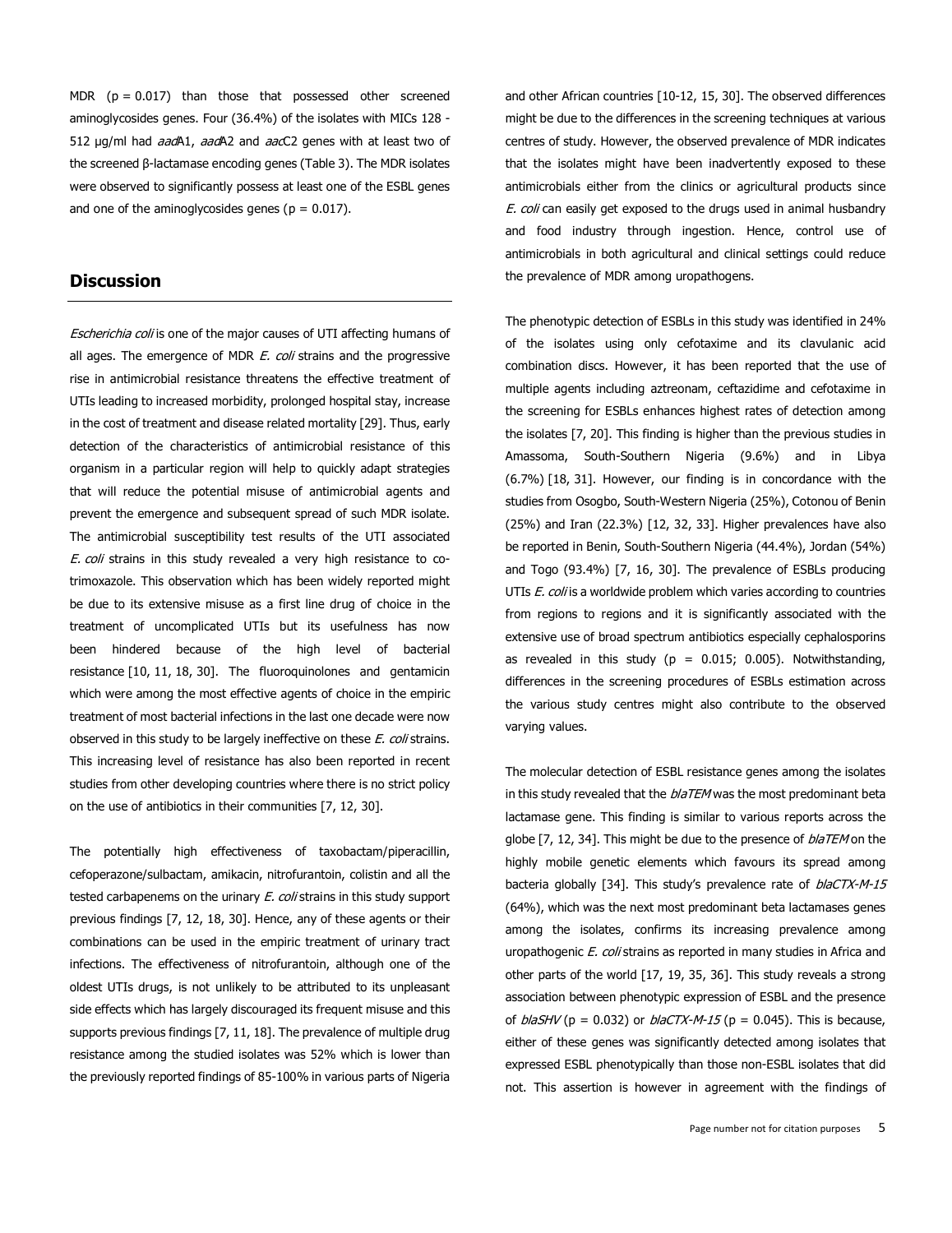Muhammad and Swedan [\[7\]](http://www.panafrican-med-journal.com/content/article/34/144/full/#ref7) in Jordan. All the multi-drug resistant isolates in this study possessed at least one of the screened ESBLs genes while 76.9% of the MDR isolates possessed two or more ESBLs genes, which therefore suggests a possible association between the presence of ESBLs genes and the prevalence of multiple drug resistance among the isolates ( $p = 0.015$ ). Thus, it may be proposed that ESBLs encoding genes in these isolates are a possible risk factor for multiple drug resistance.

AmpC β-lactamases (class C β-lactamases) are broadly distributed especially in regions where antibiotics are extensively misuse, and unlike ESBLs, they hydrolyse broad and extended spectrum cephalosporins and are resistant to β-lactamase inhibitors like clavulanic acid, taxobactam and sulbactam [\[37,](http://www.panafrican-med-journal.com/content/article/34/144/full/#ref37) [38\]](http://www.panafrican-med-journal.com/content/article/34/144/full/#ref38). Bacteria producing AmpC are characterized with higher degree infections causing patient morbidity and mortality, which necessitate the need to screen for these enzymes in these bacterial isolates [\[39\]](http://www.panafrican-med-journal.com/content/article/34/144/full/#ref39). None of the isolates expressed AmpC phenotypically however, previous studies in Nigeria have reported low prevalence of 2.8% in Kano [\[40\]](http://www.panafrican-med-journal.com/content/article/34/144/full/#ref40) and 10.5% in Benin City [\[41\]](http://www.panafrican-med-journal.com/content/article/34/144/full/#ref41) among E. coli isolates from clinical samples. Higher prevalence of phenotypic expression of AmpC (18.6%) was detected among UTIs E. coli isolates in Egyptian Hospitals [\[39\]](http://www.panafrican-med-journal.com/content/article/34/144/full/#ref39). The observed differences might be due to the different screening techniques in the various study centres.

The detection of six groups of plasmid mediated AmpC (pAmpC) genes using PCR analysis has been reported and they include ACC, DHA, CMY, EBC, FOX and MOX [\[42\]](http://www.panafrican-med-journal.com/content/article/34/144/full/#ref42). In this study, the presence of blaCMY-2, a common variant of CMY group of pAmpC genes was screened for among the  $E.$  coli isolates using its primers. A prevalence of 8 (32%) isolates was detected and 7 (87.5%) of them had at least one of the ESBLs genes while remaining one (12.5%) isolate had all the screened ESBLs genes. This indicates that the patients would have been previously exposed to cephalosporin therapy either through rational or irrational use of the antibiotics since extensive use of broad spectrum cephalosporins is among the factors that favour the increasing prevalence of AmpC production [\[43\]](http://www.panafrican-med-journal.com/content/article/34/144/full/#ref43). To the best of our knowledge, this is the first report of pAmpC (blaCMY-2) gene in E. coli isolates from Nigeria. However, the prevalence of acquired pAmpCs has been known to be usually influenced by geographical area and the period of study, hence its comparison between studies across the globe may be difficult [\[44\]](http://www.panafrican-med-journal.com/content/article/34/144/full/#ref44). Notwithstanding, several studies have reported blaCMY-2 gene type of pAmpCs as a predominant determining factor for AmpC resistance in E. coli [\[39,](http://www.panafrican-med-journal.com/content/article/34/144/full/#ref39) [45\]](http://www.panafrican-med-journal.com/content/article/34/144/full/#ref45). The detection of *blaCMY-2* gene in this study confirms its worldwide

distribution and its presence in different plasmids which suggest its ability to be mobilized as part of transferable fragment among bacteria species [\[46\]](http://www.panafrican-med-journal.com/content/article/34/144/full/#ref46). This then explains the increasing rate of spread of multiple drug resistance genes among bacterial species worldwide which tends to limit clinical therapeutic options. Susceptibility to carbapenems (imipenem, ertapenem and meropenem) was demonstrated in all the  $pAmpC$  and ESBL producing isolates in this study, making them a good treatment option for this type of MDR bacterial infections.

In this study, the horizontally acquired quinolone resistance genes PMQRs ( $qnB$ ,  $qnD$  and  $qnS$ ) and  $aac(6')$ -Ib) were detected among isolates that had very high ciprofloxacin MICs of 256 -512 µg/ml and all the isolates also possessed at least two of the screened ESBLs genes. This finding is similar to the previous reports of Ogbolu et al. [\[32\]](http://www.panafrican-med-journal.com/content/article/34/144/full/#ref32) in Nigeria and Namboodiri et al. [\[47\]](http://www.panafrican-med-journal.com/content/article/34/144/full/#ref47) in Ghana. This observed results suggests the possibility of these resistance genes conferring very high ciprofloxacin resistance to the organism which may lead to clinical treatment failure with ciprofloxacin therapy while the co-existence of both PMQRs and ESBLs genes in these isolates may explain the reasons for their multidrug resistance capability  $(p = 0.015)$ . This therefore supports the findings that the genes encoding ESBLs in *E. coli* are usually located on transferable plasmids that also carry other resistance determinants, such as  $aac(6')$ -Ib-cr gene which induces resistance to both aminoglycosides and fluoroquinolones, making it an important mechanism of dissemination of multidrug resistance among various bacterial species [\[12,](http://www.panafrican-med-journal.com/content/article/34/144/full/#ref12) [30,](http://www.panafrican-med-journal.com/content/article/34/144/full/#ref30) [32\]](http://www.panafrican-med-journal.com/content/article/34/144/full/#ref32).

Increasing aminoglycoside resistance among E. coli associated diseases has been widely reported globally. This study revealed the presence of aacC2, aadA1 and aadA2 as the prominent genes among the isolates with high level of MICs 128-512µg/ml. These isolates were equally observed to possess two or more of the screened β-lactamase genes and 8 (88.9%) of them significantly possessed multidrug resistance capability ( $p = 0.017$ ). This therefore suggests that rapid dissemination of multidrug resistance genes which is favoured by the co-existence of resistance genes on same mobile genetic elements tend to limit therapeutic options against bacterial infections [\[48\]](http://www.panafrican-med-journal.com/content/article/34/144/full/#ref48). Thus, there is need for strategies to control the rapid dissemination of these antibiotic resistance genes through implementation of strict guidelines for antimicrobial use in clinical practice, prevention of over the counter misuse of antibiotics and rational use of antibiotics in both human and agricultural activities.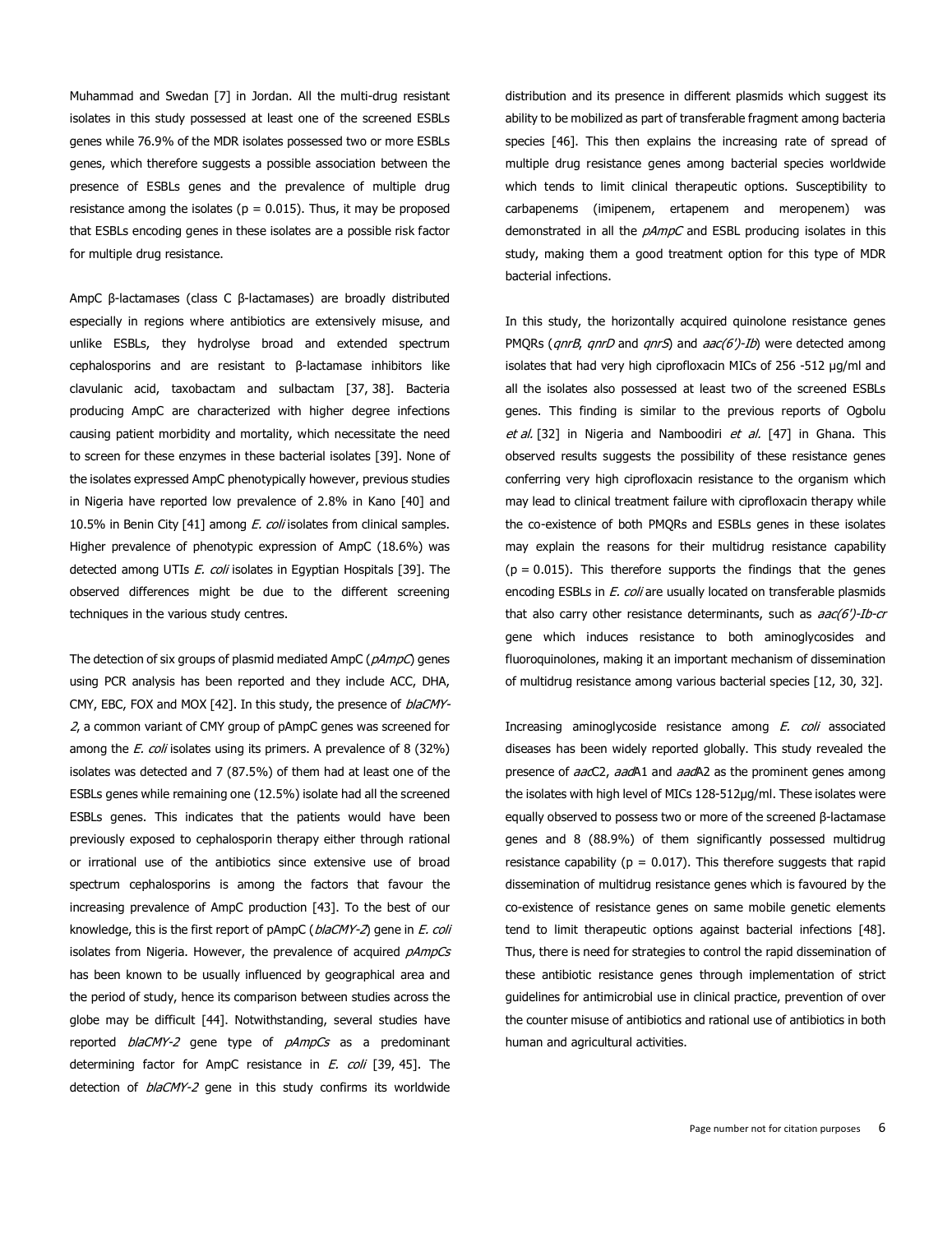#### **Conclusion**

This study highlights the high prevalence of ESBLs, AmpC, fluoroquinolones and aminoglycosides resistance genes co-habiting MDR uropathogenic *E. coli* strains suggesting an increasing UTIs treatment failure with commonly used antibiotics. Thus, the need for molecular surveillance of MDR bacteria is crucial to the optimization of empiric treatment of UTIs. It is also extremely needful to strengthen strict compliance to antibiotic stewardship and enforcement of infection control practices in all our health institutions as a means of controlling the increasing spread of MDR bacteria.

#### **What is known about this topic**

- ESBLs genes are commonly detected among antibiotic resistant E. coli strains associated with urinary tract infections, a disease that affects human of all ages;
- Treatment of UTIs in both hospital and community settings is increasingly threatened because of the increasing reports of MDR among uropathogens to the commonly available antibiotics;
- The genes encoding ESBLs in  $E$ . coli are located on transferable plasmids which also carry other aminoglycosides and fluoroquinolones genes resulting in rapid dissemination of MDR among bacterial species.

#### **What this study adds**

- There is a strong association between phenotypic expression of ESBL and the detection of blaSHV and/or  $b$ laCTX-M-15 gene in the bacteria in the study environment;
- The presence of ESBLs encoding genes in a bacterium is a possible risk factor for multidrug resistance since they are located on same plasmids that carry other resistance determinant genes;
- The detection of *blaCMY-2* gene, a prominent plasmid mediated AmpC gene among UTIs associated E. coli strains carrying other ESBLs genes is the first report in Nigeria.

# **Competing interests**

The authors declare no competing interests.

#### **Authors' contributions**

Adebola Onanuga participated in designing the study, performed the experiments, analyzed the data and wrote the manuscript. Neelam Taneja participated in designing the study, contributed to data analysis, interpretation and review of the manuscript for publication. Jaspreet Mahindroo and Shreya Singh participated in data analysis, interpretation and review of the manuscript for publication. All authors have read and approved the final manuscript.

# **Acknowledgments**

This study was supported by the Ministry of Science and Technology, Federation of Indian Chambers of Commerce and Industry, New Delhi and Government of India under the CV Raman International Fellowship for African Researchers 2014-15 who awarded A. O. with a visiting fellowship (award INT/NAI/CVRF/2014).

# **Tables and figures**

**[Table](javascript:void(0)) 1**: primers used for PCR amplification and sequencing

**[Table](javascript:void(0)) 2**: antimicrobial resistant pattern of ESBL and Non-ESBL producing E. coli isolates

**[Table](javascript:void(0)) 3**: results of phenotypic and molecular detection of resistance in strains of *E. coli* causing UTIs

**[Figure](javascript:PopupFigure() 1**: antimicrobial resistance profile of urinary tract isolates of Escherichia coli

**[Figure](javascript:PopupFigure() 2:** representative gel for the detection of *blaTEM* and blaCTXM-15 genes

**[Figure](javascript:PopupFigure() 3**: representative gel for the detection of aacC2 aminoglycoside gene

# **References**

1. Röderova M, Halova D, Papousek I, Dolejska M, Masarikova M, Hanulik V et al. Characteristics of Quinolone Resistance in Escherichia coli Isolates from Humans, Animals, and the Environment in the Czech Republic. Front Microbiol. 2017; 7: 2147. **[PubMed](http://www.ncbi.nlm.nih.gov/entrez/query.fcgi?db=PubMed&cmd=Search&doptcmdl=Citation&defaultField=Title+Word&term=R%F6derova%20M%5bauthor%5d+AND++Characteristics+of+Quinolone+Resistance+in+Escherichia+coli+Isolates+from+Humans+Animals+and+the+Environment+in+the+Czech+Republic)** | **Google [Scholar](http://scholar.google.com/scholar?hl=en&q=+Characteristics+of+Quinolone+Resistance+in+Escherichia+coli+Isolates+from+Humans+Animals+and+the+Environment+in+the+Czech+Republic)**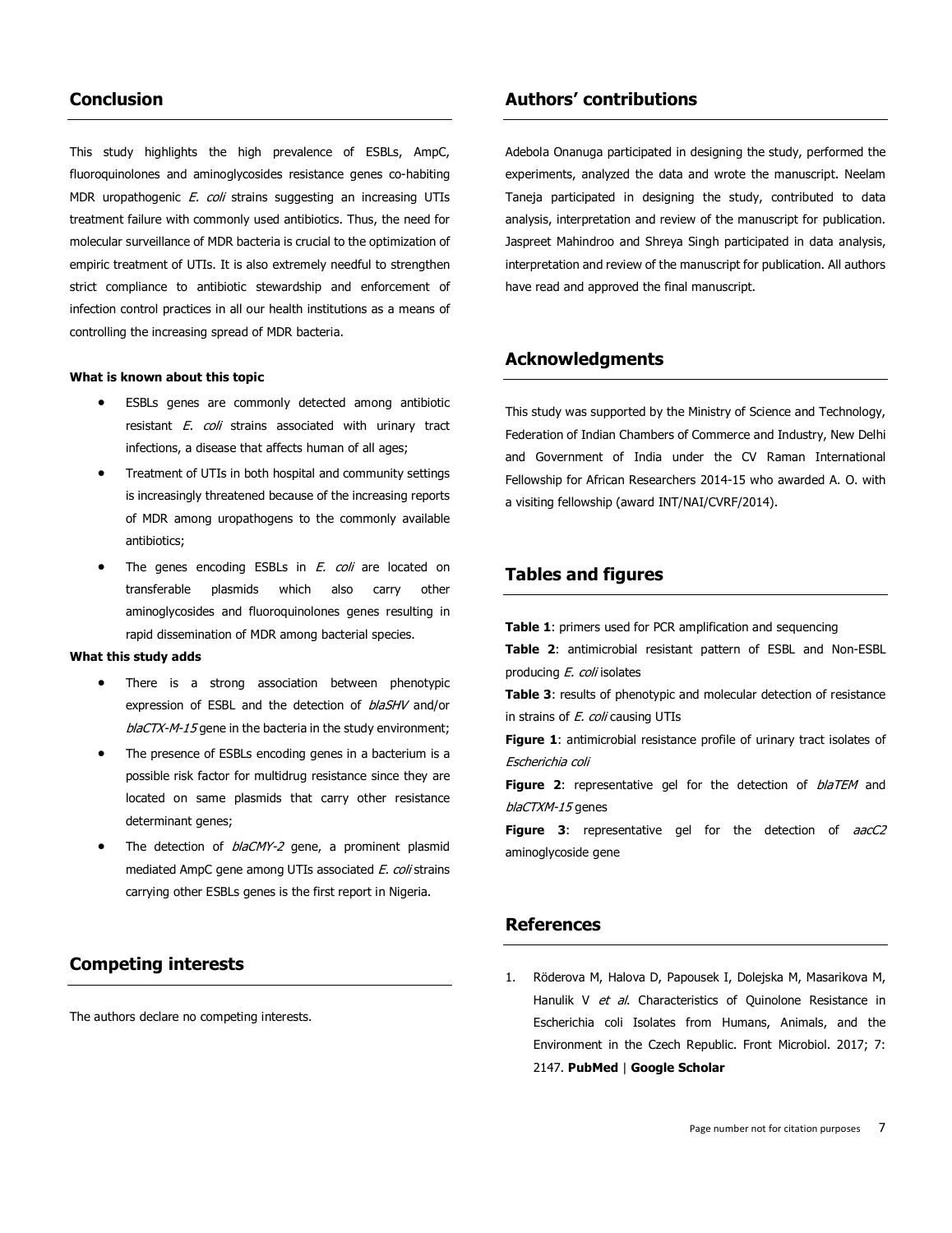- 2. Vogt RL, Dippold L. Escherichia coli 0157:H7 outbreak associated with consumption of ground beef, June-July 200 Public Health Reports. 2005; 120(2): 174-178. **[PubMed](https://www.ncbi.nlm.nih.gov/pmc/articles/PMC1497708/)** | **Google [Scholar](http://scholar.google.com/scholar?hl=en&q=+Escherichia+coli+0157:H7+outbreak+associated+with+consumption+of+ground+beef+June-July+2002)**
- 3. Andriole VT. The quinolones: past, present and future. Clin Infect Dis. 2005 Jul 15; 41 Suppl 2: S113-9. **[PubMed](http://www.ncbi.nlm.nih.gov/entrez/query.fcgi?db=PubMed&cmd=Search&doptcmdl=Citation&defaultField=Title+Word&term=Andriole%20VT%5bauthor%5d+AND++The+quinolones:+past+present+and+future)** | **[Google](http://scholar.google.com/scholar?hl=en&q=+The+quinolones:+past+present+and+future) [Scholar](http://scholar.google.com/scholar?hl=en&q=+The+quinolones:+past+present+and+future)**
- 4. Barguigua A, Otmani FE, Talmi M, Bourjilat F, Haouzane F, Zerouali K et al. Characterization of extended-spectrum blactamase-producing Escherichia coli and Klebsiella pneumoniae isolates from the community in Morocco. Journal of Medical Microbiology. 2011 Sep; 60(Pt 9): 1344-52. **[PubMed](https://www.ncbi.nlm.nih.gov/pubmed/21546559)** | **[Google](http://scholar.google.com/scholar?hl=en&q=+Characterization+of+extended-spectrum+b-lactamase-producing+Escherichia+coli+and+Klebsiella+pneumoniae+isolates+from+the+community+in+Morocco) [Scholar](http://scholar.google.com/scholar?hl=en&q=+Characterization+of+extended-spectrum+b-lactamase-producing+Escherichia+coli+and+Klebsiella+pneumoniae+isolates+from+the+community+in+Morocco)**
- 5. McLaughlin M, Advincula MR, Malczynski M, Qi C, Bolon M, Scheetz MH. Correlations of antibiotic use and carbapenem resistance in enterobacteriaceae. Antimicrob Agents Chemother. 2013 Oct; 57(10): 5131-3. **[PubMed](http://www.ncbi.nlm.nih.gov/entrez/query.fcgi?db=PubMed&cmd=Search&doptcmdl=Citation&defaultField=Title+Word&term=McLaughlin%20M%5bauthor%5d+AND++Correlations+of+antibiotic+use+and+carbapenem+resistance+in+enterobacteriaceae)** | **Google [Scholar](http://scholar.google.com/scholar?hl=en&q=+Correlations+of+antibiotic+use+and+carbapenem+resistance+in+enterobacteriaceae)**
- 6. Nordmann P. Carbapenemase-producing Enterobacteriaceae: overview of a major public health challenge. Med Mal Infect. 2014; 44(2): 51-56. **[PubMed](http://www.ncbi.nlm.nih.gov/entrez/query.fcgi?db=PubMed&cmd=Search&doptcmdl=Citation&defaultField=Title+Word&term=Nordmann%20P%5bauthor%5d+AND++Carbapenemase-producing+Enterobacteriaceae:+overview+of+a+major+public+health+challenge)** | **Google [Scholar](http://scholar.google.com/scholar?hl=en&q=+Carbapenemase-producing+Enterobacteriaceae:+overview+of+a+major+public+health+challenge)**
- 7. Muhammad MH, Swedan S. Molecular and phenotypic characterization of carbapenem resistance and extended spectrum beta-lactamases among urinary Escherichia coli isolates. International Journal of Science and Technology. 2015; 5(9). **Google [Scholar](http://scholar.google.com/scholar?hl=en&q=+Molecular+and+phenotypic+characterization+of+carbapenem+resistance+and+extended+spectrum+beta-lactamases+among+urinary+Escherichia+coli+isolates)**
- 8. Ramirez MS, Tolmasky ME. Aminoglycoside modifying enzymes. Drug Resist Updat. 2010; 13(6): 151-171. **[PubMed](http://www.ncbi.nlm.nih.gov/entrez/query.fcgi?db=PubMed&cmd=Search&doptcmdl=Citation&defaultField=Title+Word&term=Ramirez%20MS%5bauthor%5d+AND++Aminoglycoside+modifying+enzymes)** | **[Google](http://scholar.google.com/scholar?hl=en&q=+Aminoglycoside+modifying+enzymes) [Scholar](http://scholar.google.com/scholar?hl=en&q=+Aminoglycoside+modifying+enzymes)**
- 9. Blair JMA, Mark A, Webber MA, Baylay AJ, Ogbolu DO, Piddock LJV. Molecular mechanisms of antibiotic resistance. Nature Reviews Microbiology. 2015; 13(1): 42-51. **[PubMed](https://www.ncbi.nlm.nih.gov/pubmed/25435309)** | **[Google](http://scholar.google.com/scholar?hl=en&q=+Molecular+mechanisms+of+antibiotic+resistance) [Scholar](http://scholar.google.com/scholar?hl=en&q=+Molecular+mechanisms+of+antibiotic+resistance)**
- 10. Aboderin OA, Abdu A, Odetoyin BW, Lamikanra A. Antimicrobial resistance in Escherichia coli strains from urinary tract infections J Natl Med Assoc. 2009; 101(12): 1268-1273. **[PubMed](https://www.ncbi.nlm.nih.gov/pubmed/20070015)** | **[Google](https://scholar.google.com/scholar?hl=en&as_sdt=0%2C5&q=Antimicrobial+resistance+in+Escherichia+coli+strains+from+urinary+tract+infections+J+Natl+Med+Assoc.+2009&btnG=) [Scholar](https://scholar.google.com/scholar?hl=en&as_sdt=0%2C5&q=Antimicrobial+resistance+in+Escherichia+coli+strains+from+urinary+tract+infections+J+Natl+Med+Assoc.+2009&btnG=)**
- 11. Olorunmola FO, Kolawole DO, Lamikanra A. Antibiotic resistance and virulence properties in Escherichia coli strains from cases of urinary tract infections. Afr J Infect Dis. 2013; 7(1): 1-7. **[PubMed](http://www.ncbi.nlm.nih.gov/entrez/query.fcgi?db=PubMed&cmd=Search&doptcmdl=Citation&defaultField=Title+Word&term=Olorunmola%20FO%5bauthor%5d+AND++Antibiotic+resistance+and+virulence+properties+in+Escherichia+coli+strains+from+cases+of+urinary+tract+infections)** | **Google [Scholar](http://scholar.google.com/scholar?hl=en&q=+Antibiotic+resistance+and+virulence+properties+in+Escherichia+coli+strains+from+cases+of+urinary+tract+infections)**
- 12. Anago E, Ayi-Fanou L, Akpovi CD, Hounkpe WB, Tchibozo MA, Bankole HS et al. Antibiotic resistance and genotype of betalactamase producing Escherichia coli in nosocomial infections in Cotonou, Benin. Annals of Clinical Microbiology and Antimicrobials. 2015; 14: 5. **[PubMed](http://www.ncbi.nlm.nih.gov/entrez/query.fcgi?db=PubMed&cmd=Search&doptcmdl=Citation&defaultField=Title+Word&term=Anago%20E%5bauthor%5d+AND++Antibiotic+resistance+and+genotype+of+beta-lactamase+producing+Escherichia+coli+in+nosocomial+infections+in+Cotonou+Benin)** | **Google [Scholar](http://scholar.google.com/scholar?hl=en&q=+Antibiotic+resistance+and+genotype+of+beta-lactamase+producing+Escherichia+coli+in+nosocomial+infections+in+Cotonou+Benin)**
- 13. Dalhoff A. Global fluoroquinolone resistance epidemiology and implications for clinical use. Inter discip Perspect Infect Dis. 2012; 2012: 976273. **[PubMed](https://www.ncbi.nlm.nih.gov/pubmed/23097666)** | **Google [Scholar](http://scholar.google.com/scholar?hl=en&q=+Global+fluoroquinolone+resistance+epidemiology+and+implications+for+clinical+use)**
- 14. Aldred KJ, Kerns RJ, Osheroff, N. Mechanism of quinolone action and resistance. Biochemistry. 2014; 53(10): 1565-1574. **[PubMed](http://www.ncbi.nlm.nih.gov/entrez/query.fcgi?db=PubMed&cmd=Search&doptcmdl=Citation&defaultField=Title+Word&term=Aldred%20KJ%5bauthor%5d+AND++Mechanism+of+quinolone+action+and+resistance)** | **Google [Scholar](http://scholar.google.com/scholar?hl=en&q=+Mechanism+of+quinolone+action+and+resistance)**
- 15. Ugbo E, Anyamene C, Orji J, Eluu S, Ukpai G, Ogene L et al. Phenotypic characterization and comparative study on ESBLproducing E. coli of clinical origin. International Journal of Sciences. 2016; 5(2): 27-31. **Google [Scholar](http://scholar.google.com/scholar?hl=en&q=+Phenotypic+characterization+and+comparative+study+on+ESBL-producing+E)**
- 16. Ogefere HO, Aigbiremwen PA, Omoregie R. Extended Spectrum Beta-Lactamase (ESBL) producing Gram-negative isolates from urine and wound specimens in a tertiary health facility in southern Nigeria. Tropical Journal of Pharmaceutical Research. 2015; 14(6): 1089-1094. **Google [Scholar](http://scholar.google.com/scholar?hl=en&q=+Extended+Spectrum+Beta-Lactamase+(ESBL)%96producing+Gram-negative+isolates+from+urine+and+wound+specimens+in+a+tertiary+health+facility+in+southern+Nigeria)**
- 17. Iroha IR, Esimone CO, Neumann S, Marlinghaus L, Korte M, Szabados F et al. First description of Escherichia coli producing CTX-M-15-extended spectrum beta lactamase (ESBL) in outpatients from south eastern Nigeria. Ann Clin Microbiol Antimicrob. 2012; 11: 19-23. **[PubMed](http://www.ncbi.nlm.nih.gov/entrez/query.fcgi?db=PubMed&cmd=Search&doptcmdl=Citation&defaultField=Title+Word&term=Iroha%20IR%5bauthor%5d+AND++First+description+of+Escherichia+coli+producing+CTX-M-15-extended+spectrum+beta+lactamase+(ESBL)+in+out-patients+from+south+eastern+Nigeria)** | **Google [Scholar](http://scholar.google.com/scholar?hl=en&q=+First+description+of+Escherichia+coli+producing+CTX-M-15-extended+spectrum+beta+lactamase+(ESBL)+in+out-patients+from+south+eastern+Nigeria)**
- 18. Abujnah AA, Zorgani A, Sabri MAM, El-Mohammady H, Khalek RA, Ghenghesh KS. Multidrug resistance and extended-spectrum beta-lactamases genes among Escherichia coli from patients with urinary tract infections in Northwestern Libya. Libyan J Medicine. 2015; 10: 26412. **[PubMed](https://www.ncbi.nlm.nih.gov/pubmed/25651907)** | **Google [Scholar](http://scholar.google.com/scholar?hl=en&q=+Multidrug+resistance+and+extended-spectrum+beta-lactamases+genes+among+Escherichia+coli+from+patients+with+urinary+tract+infections+in+Northwestern+Libya)**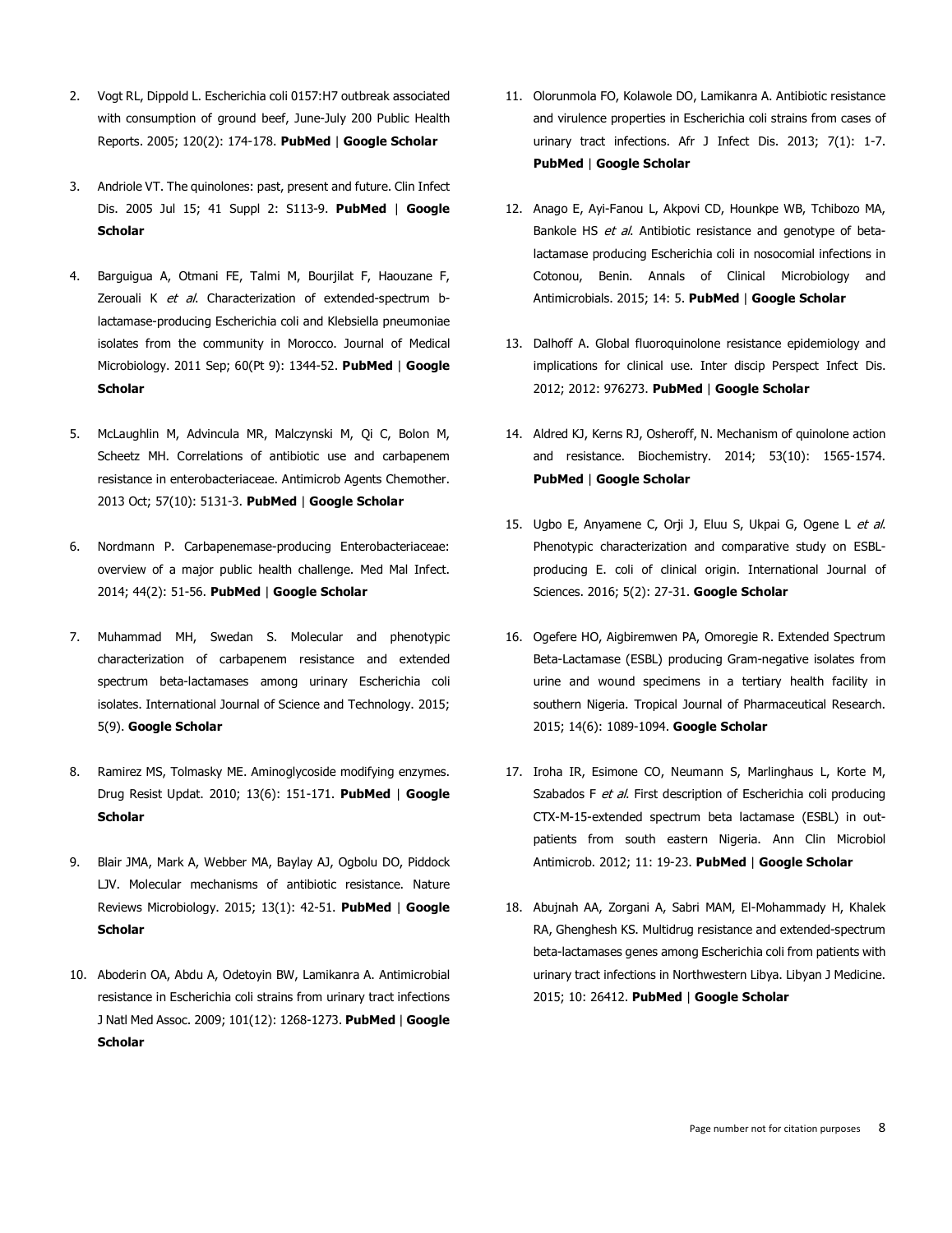- 19. Dia ML, Ngom B, Diagne R, Ka R, Lo S, Cisse MF et al. Molecular detection of CTX-M-15- type β-lactamases in Escherichia coli strains from Senegal. New microbes and New Infection. 2016; 9: 45-46. **[PubMed](http://www.ncbi.nlm.nih.gov/entrez/query.fcgi?db=PubMed&cmd=Search&doptcmdl=Citation&defaultField=Title+Word&term=Dia%20ML%5bauthor%5d+AND++Molecular+detection+of+CTX-M-15-+type+?-lactamases+in+Escherichia+coli+strains+from+Senegal)** | **Google [Scholar](http://scholar.google.com/scholar?hl=en&q=+Molecular+detection+of+CTX-M-15-+type+?-lactamases+in+Escherichia+coli+strains+from+Senegal)**
- 20. CLSI 2016 Clinical and Laboratory Standards Institute. Performance standards for antimicrobial susceptibility testing. 26<sup>th</sup> Edition, M100S. Wayne, Pennsylvania 19087 USA: Clinical and Laboratory Standards Institute. 2016.
- 21. Magiorakos AP, Srinivasan A, Carey RB, Carmeli Y, Falagas ME, Giske CG et al. Multidrug-resistant, extensively drug-resistant and pandrug-resistant bacteria: an international expert proposal for interim standard definitions for acquired resistance. Clinical Microbiology and Infection. 2012; 18(3): 268-81. **[PubMed](http://www.ncbi.nlm.nih.gov/entrez/query.fcgi?db=PubMed&cmd=Search&doptcmdl=Citation&defaultField=Title+Word&term=Magiorakos%20AP%5bauthor%5d+AND++Multidrug-resistant+extensively+drug-resistant+and+pandrug-resistant+bacteria:+an+international+expert+proposal+for+interim+standard+definitions+for+acquired+resistance)** | **Google [Scholar](http://scholar.google.com/scholar?hl=en&q=+Multidrug-resistant+extensively+drug-resistant+and+pandrug-resistant+bacteria:+an+international+expert+proposal+for+interim+standard+definitions+for+acquired+resistance)**
- 22. Black JA, Moland ES, Thomson KS. AmpC Disk Test for Detection of Plasmid-Mediated AmpC beta-Lactamases in Enterobacteriaceae Lacking Chromosomal AmpC beta-Lactamases. Journal of Clinical Microbiology. 2005; 43(7): 3110- 3113. **[PubMed](http://www.ncbi.nlm.nih.gov/entrez/query.fcgi?db=PubMed&cmd=Search&doptcmdl=Citation&defaultField=Title+Word&term=Black%20JA%5bauthor%5d+AND++AmpC+Disk+Test+for+Detection+of+Plasmid-Mediated+AmpC+beta-Lactamases+in+Enterobacteriaceae+Lacking+Chromosomal+AmpC+beta-Lactamases)** | **Google [Scholar](http://scholar.google.com/scholar?hl=en&q=+AmpC+Disk+Test+for+Detection+of+Plasmid-Mediated+AmpC+beta-Lactamases+in+Enterobacteriaceae+Lacking+Chromosomal+AmpC+beta-Lactamases)**
- 23. Peirano G, Agerso Y, Aarestrup FM, dos Prazeres Rodrigues D. Occurrence of integrons and resistance genes among sulphonamide-resistant Shigella spp. from Brazil. J Antimicrob Chemother. 2005; 55(3): 301-305. **[PubMed](http://www.ncbi.nlm.nih.gov/entrez/query.fcgi?db=PubMed&cmd=Search&doptcmdl=Citation&defaultField=Title+Word&term=Peirano%20G%5bauthor%5d+AND++Occurrence+of+integrons+and+resistance+genes+among+sulphonamide-resistant+Shigella+spp)** | **Google [Scholar](http://scholar.google.com/scholar?hl=en&q=+Occurrence+of+integrons+and+resistance+genes+among+sulphonamide-resistant+Shigella+spp)**
- 24. Taneja N, Mewara A, Kumar A, Verma G, Sharma M. Cephalosporin-resistant Shigella flexneri over 9 years (2001 – 09) in India. Journal of Antimicrobial Chemotherapy. 2012; 67(6): 1347-1353. **[PubMed](http://www.ncbi.nlm.nih.gov/entrez/query.fcgi?db=PubMed&cmd=Search&doptcmdl=Citation&defaultField=Title+Word&term=Taneja%20N%5bauthor%5d+AND++Cephalosporin-resistant+Shigella+flexneri+over+9+years+(2001+%96+09)+in+India)** | **Google [Scholar](http://scholar.google.com/scholar?hl=en&q=+Cephalosporin-resistant+Shigella+flexneri+over+9+years+(2001+%96+09)+in+India)**
- 25. Chu YW, Houang ETS, Cheng AFB. Novel combination of mutations in the DNA gyrase and topoisomerase IV genes in laboratory-grown fluoroquinolone-resistant Shigella flexneri mutants. Antimicrob. Agents Chemother. 1998; 42: 3051-3052. **[PubMed](http://www.ncbi.nlm.nih.gov/entrez/query.fcgi?db=PubMed&cmd=Search&doptcmdl=Citation&defaultField=Title+Word&term=Chu%20YW%5bauthor%5d+AND++Novel+combination+of+mutations+in+the+DNA+gyrase+and+topoisomerase+IV+genes+in+laboratory-grown+fluoroquinolone-resistant+Shigella+flexneri+mutants)** | **Google [Scholar](http://scholar.google.com/scholar?hl=en&q=+Novel+combination+of+mutations+in+the+DNA+gyrase+and+topoisomerase+IV+genes+in+laboratory-grown+fluoroquinolone-resistant+Shigella+flexneri+mutants)**
- 26. Vila J, Ruiz J, Goni P, De Anta MT. Detection of mutations in parC in quinolone resistant clinical isolates of E. coli. Antimicrobial Agents Chemother. 1996 Feb; 40(2): 491-493. **[PubMed](https://www.ncbi.nlm.nih.gov/pubmed/?term=Vila+J%2C+Ruiz+J%2C+Goni+P%2C+De+Anta+MT.+Detection+of+mutations+in+parC+in+quinolone+resistant+clinical+isolates+of+E.+coli.+Antimicrobial+Agents+Chemother.+1996+Feb)** | **Google [Scholar](http://scholar.google.com/scholar?hl=en&q=+Detection+of+mutations+in+parC+in+quinolone+resistant+clinical+isolates+of+E)**
- 27. Robicsek A, Strahilevitz J, Sahm DF, Jacoby GA, Hooper DC. Qnr prevalence in ceftazidime-resistant Enterobacteriaceae isolates from the United States. Antimicrob Agents Chemother. 2006 Aug; 50(8): 2872-4. **[PubMed](http://www.ncbi.nlm.nih.gov/entrez/query.fcgi?db=PubMed&cmd=Search&doptcmdl=Citation&defaultField=Title+Word&term=Robicsek%20A%5bauthor%5d+AND++Qnr+prevalence+in+ceftazidime-resistant+Enterobacteriaceae+isolates+from+the+United+States)** | **Google [Scholar](http://scholar.google.com/scholar?hl=en&q=+Qnr+prevalence+in+ceftazidime-resistant+Enterobacteriaceae+isolates+from+the+United+States)**
- 28. Guessennd N, Bremont S, Gbonon V, Kacou-Ndouba A, Ekaza E, Lambert T et al. [Onr-type Quinolone resistance in extendedspectrum beta-lactamase producing enterobacteria in Abidjan, Ivory Coast]. Pathol Biol (Paris). 2008 Nov-Dec; 56(7-8): 439-46. **[PubMed](http://www.ncbi.nlm.nih.gov/entrez/query.fcgi?db=PubMed&cmd=Search&doptcmdl=Citation&defaultField=Title+Word&term=Guessennd%20N%5bauthor%5d+AND++Qnr-type+Quinolone+resistance+in+extended-spectrum+beta-lactamase+producing+enterobacteria+in+Abidjan+Ivory+Coast%5d)** | **Google [Scholar](http://scholar.google.com/scholar?hl=en&q=+Qnr-type+Quinolone+resistance+in+extended-spectrum+beta-lactamase+producing+enterobacteria+in+Abidjan+Ivory+Coast%5d)**
- 29. Stefano P, Cristain R, Maddalena G, Alberto M, Emmanuel D, Gaia P et al. Prevalence of multi-drug resistant E. coli in the territorial and nosocomial population. Urol Ann. 2013; 5(1): 25-29. **[PubMed](https://www.ncbi.nlm.nih.gov/pmc/articles/PMC3643319/)**
- 30. Salah FD, Diagbouga S, Dabire AM, Sadji AY, Nadembega C, Moumouni A et al. First detection of resistance genes encoding Extended Spectrum β-Lactamase Producing Escherichia coli at Lomé, Togo. Archives of Clinical Microbiology. 2016; 7(6): 32. **Google [Scholar](http://scholar.google.com/scholar?hl=en&q=+First+detection+of+resistance+genes+encoding+Extended+Spectrum+?-Lactamase+Producing+Escherichia+coli+at+Lom%E9+Togo)**
- 31. Onanuga A, Selekere TL. Virulence and antimicrobial resistance of common urinary bacteria from asymptomatic students of Niger Delta University, Amassoma, Bayelsa State, Nigeria. Journal of Pharmacy and Biomedical Sciences. 2016; 8(1): 29-33. **[PubMed](http://www.ncbi.nlm.nih.gov/entrez/query.fcgi?db=PubMed&cmd=Search&doptcmdl=Citation&defaultField=Title+Word&term=Onanuga%20A%5bauthor%5d+AND++Virulence+and+antimicrobial+resistance+of+common+urinary+bacteria+from+asymptomatic+students+of+Niger+Delta+University+Amassoma+Bayelsa+State+Nigeria)** | **Google [Scholar](http://scholar.google.com/scholar?hl=en&q=+Virulence+and+antimicrobial+resistance+of+common+urinary+bacteria+from+asymptomatic+students+of+Niger+Delta+University+Amassoma+Bayelsa+State+Nigeria)**
- 32. Ogbolu DO, Daini OA, Ogunledun A, Alli AO, Webber MA. High levels of multidrug resistance in clinical isolates of Gram negative pathogens from Nigeria. International Journal of Antimicrobial Agents. 2011; 37(1): 62-66. **[PubMed](http://www.ncbi.nlm.nih.gov/entrez/query.fcgi?db=PubMed&cmd=Search&doptcmdl=Citation&defaultField=Title+Word&term=Ogbolu%20DO%5bauthor%5d+AND++High+levels+of+multidrug+resistance+in+clinical+isolates+of+Gram+negative+pathogens+from+Nigeria)** | **Google [Scholar](http://scholar.google.com/scholar?hl=en&q=+High+levels+of+multidrug+resistance+in+clinical+isolates+of+Gram+negative+pathogens+from+Nigeria)**
- 33. Ghadiri H, Vaez H, Razavi-Azarkhiavi K, Rezaee R, Haji-Noormohammadi M, Rahimi AA et al. Prevalence and antibiotic susceptibility patterns of Extended-Spectrum ß-Lactamase and Metallo-ß-Lactamase–producing uropathogenic Escherichia coli isolates. Lab Med Fall. 2014; 45(4): 291-6. **[PubMed](http://www.ncbi.nlm.nih.gov/entrez/query.fcgi?db=PubMed&cmd=Search&doptcmdl=Citation&defaultField=Title+Word&term=Ghadiri%20H%5bauthor%5d+AND++Prevalence+and+antibiotic+susceptibility+patterns+of+Extended-Spectrum+%DF-Lactamase+and+Metallo-%DF-Lactamase%96producing+uropathogenic+Escherichia+coli+isolates)** | **[Google](http://scholar.google.com/scholar?hl=en&q=+Prevalence+and+antibiotic+susceptibility+patterns+of+Extended-Spectrum+%DF-Lactamase+and+Metallo-%DF-Lactamase%96producing+uropathogenic+Escherichia+coli+isolates) [Scholar](http://scholar.google.com/scholar?hl=en&q=+Prevalence+and+antibiotic+susceptibility+patterns+of+Extended-Spectrum+%DF-Lactamase+and+Metallo-%DF-Lactamase%96producing+uropathogenic+Escherichia+coli+isolates)**
- 34. Machado E, Coque TM, Canton R, Novais A, Sousa JC, Baquero F et al. High diversity of extended-spectrum beta-lactamases among clinical isolates of Enterobacteriaceae from Portugal. J Antimicrob Chemother, 2007; 60(6):1370-1374. **[PubMed](https://www.ncbi.nlm.nih.gov/pubmed/17913717)** | **Google [Scholar](http://scholar.google.com/scholar?hl=en&q=+High+diversity+of+extended-spectrum+beta-lactamases+among+clinical+isolates+of+Enterobacteriaceae+from+Portugal)**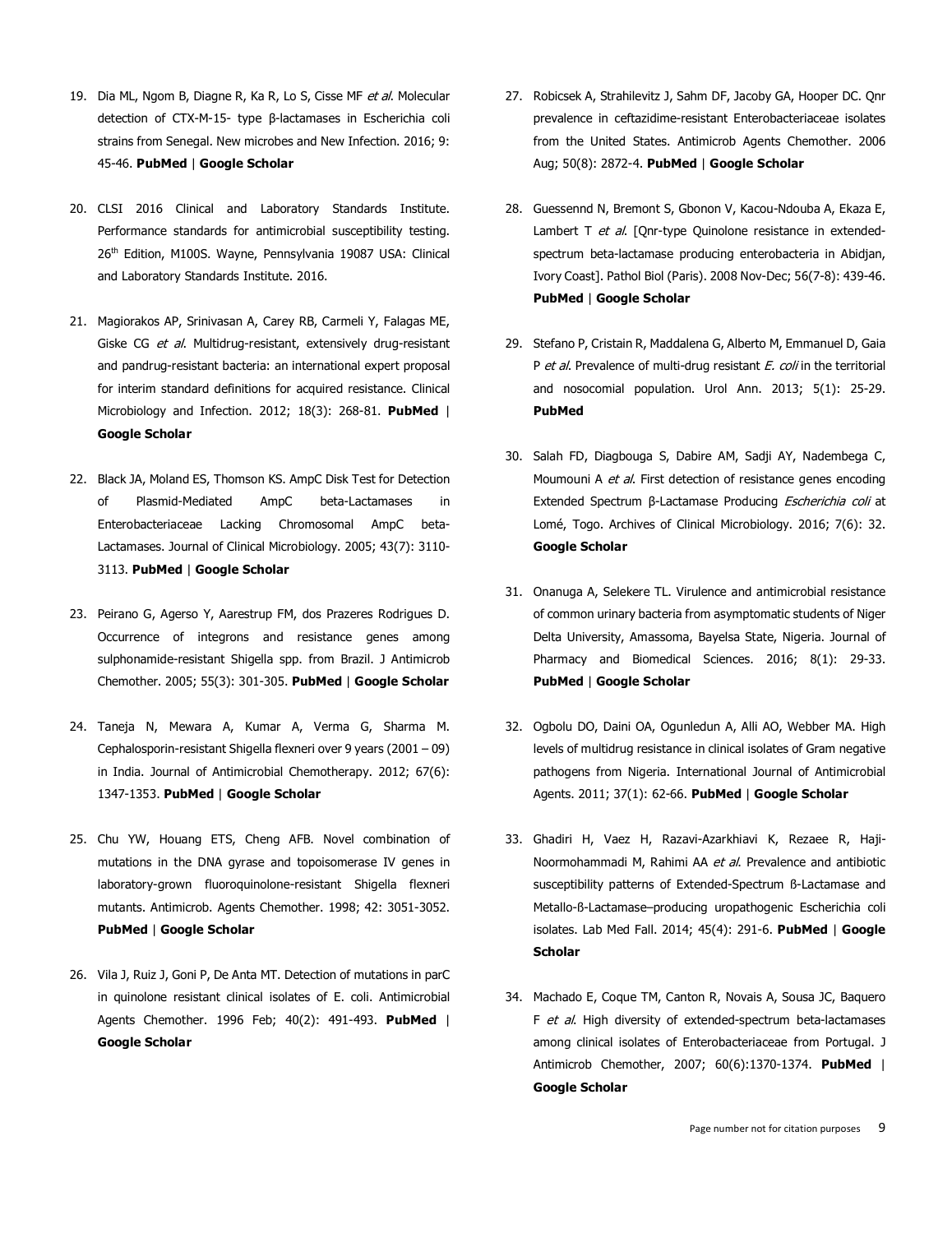- 35. Bindayna KM, Murtadha M. High prevalence of blaCTX-M in Enterobacteriaceae isolates from the Kingdom of Bahrain. Asian Pac J Trop Med. 2011; 4(12): 937-40. **[PubMed](http://www.ncbi.nlm.nih.gov/entrez/query.fcgi?db=PubMed&cmd=Search&doptcmdl=Citation&defaultField=Title+Word&term=Bindayna%20KM%5bauthor%5d+AND++High+prevalence+of+blaCTX-M+in+Enterobacteriaceae+isolates+from+the+Kingdom+of+Bahrain)** | **[Google](http://scholar.google.com/scholar?hl=en&q=+High+prevalence+of+blaCTX-M+in+Enterobacteriaceae+isolates+from+the+Kingdom+of+Bahrain) [Scholar](http://scholar.google.com/scholar?hl=en&q=+High+prevalence+of+blaCTX-M+in+Enterobacteriaceae+isolates+from+the+Kingdom+of+Bahrain)**
- 36. Zorgani A, Almagatef A, Sufya N, Bashein A, Tubbal A. Detection of CTX-M-15 among uropathogenic Escherichia coli isolated from five major hospitals in Tripoli, Libya. Oman Medical Journal. 2017; 32(4): 322-327. **[PubMed](http://www.ncbi.nlm.nih.gov/entrez/query.fcgi?db=PubMed&cmd=Search&doptcmdl=Citation&defaultField=Title+Word&term=Zorgani%20A%5bauthor%5d+AND++Detection+of+CTX-M-15+among+uropathogenic+Escherichia+coli+isolated+from+five+major+hospitals+in+Tripoli+Libya)** | **Google [Scholar](http://scholar.google.com/scholar?hl=en&q=+Detection+of+CTX-M-15+among+uropathogenic+Escherichia+coli+isolated+from+five+major+hospitals+in+Tripoli+Libya)**
- 37. Parveen MR, Harish BN, Parija SC. AmpC Beta Lactamases among Gram negative clinical isolates from a tertiary Hospital, South India. Braz J Microbiol. 2010; 41(3):596-602. **[PubMed](https://www.ncbi.nlm.nih.gov/pubmed/24031534)** | **Google [Scholar](http://scholar.google.com/scholar?hl=en&q=+AmpC+Beta+Lactamases+among+Gram+negative+clinical+isolates+from+a+tertiary+Hospital+South+India)**
- 38. El-Hady SA, Adel LA. Occurrence and detection of AmpC βlactamases among Enterobacteriaceae isolates from patients at Ain Shams University Hospital. Egyptian J Med Hum Gen. 2015; 16:239-244. **Google [Scholar](http://scholar.google.com/scholar?hl=en&q=+Occurrence+and+detection+of+AmpC+?-lactamases+among+Enterobacteriaceae+isolates+from+patients+at+Ain+Shams+University+Hospital)**
- 39. Helmy MM, Wasfi R. Phenotypic and molecular characterization of plasmid mediated AmpC beta-lactamases among Escherichia coli, Klebsiella spp., and Proteus mirabilis isolated from urinary tract infections in Egyptian hospitals. Biomed Res Int. 2014; 2014: 171548. **[PubMed](http://www.ncbi.nlm.nih.gov/entrez/query.fcgi?db=PubMed&cmd=Search&doptcmdl=Citation&defaultField=Title+Word&term=Helmy%20MM%5bauthor%5d+AND++Phenotypic+and+molecular+characterization+of+plasmid+mediated+AmpC+beta-lactamases+among+Escherichia+coli+Klebsiella+spp)** | **Google [Scholar](http://scholar.google.com/scholar?hl=en&q=+Phenotypic+and+molecular+characterization+of+plasmid+mediated+AmpC+beta-lactamases+among+Escherichia+coli+Klebsiella+spp)**
- 40. Yusuf I, Haruna M, Yahaya H. Prevalence and antibiotic susceptibility of AmpC and ESBL producing clinical isolates at a tertiary health care center in Kano, North-West Nigeria. African Journal of Clinical and Experimental Microbiology. 2013; 14(2): 109-119. **Google [Scholar](http://scholar.google.com/scholar?hl=en&q=+Prevalence+and+antibiotic+susceptibility+of+AmpC+and+ESBL+producing+clinical+isolates+at+a+tertiary+health+care+center+in+Kano+North-West+Nigeria)**
- 41. Ogefere HO, Osikobia JG, Omoregie R. Prevalence of AmpC βlactamase among Gram- negative bacteria recovered from clinical specimens in Benin City, Nigeria. Tropical Journal of Pharmaceutical Research. 2016; 15(9): 1947-1953. **[Google](http://scholar.google.com/scholar?hl=en&q=+Prevalence+of+AmpC+?-lactamase+among+Gram-+negative+bacteria+recovered+from+clinical+specimens+in+Benin+City+Nigeria) [Scholar](http://scholar.google.com/scholar?hl=en&q=+Prevalence+of+AmpC+?-lactamase+among+Gram-+negative+bacteria+recovered+from+clinical+specimens+in+Benin+City+Nigeria)**
- 42. P´erez-P´erez FJ, Hanson ND. Detection of plasmid mediated AmpC β-lactamase genes in clinical isolates by using multiplex PCR. Journal of Clinical Microbiology. 2002; 40(6): 2153–2162. **[PubMed](https://www.ncbi.nlm.nih.gov/pubmed/12037080)** | **Google [Scholar](http://scholar.google.com/scholar?hl=en&q=+Detection+of+plasmid+mediated+AmpC+??-lactamase+genes+in+clinical+isolates+by+using+multiplex+PCR)**
- 43. Park YS, Yoo S, Seo MR, Kim JY, Cho YK, Pai H. Risk factors and clinical features of infections caused by plasmid-mediated AmpC β-lactamase-producing Enterobacteriaceae," International Journal of Antimicrobial Agents. 2009; 34(1): 38-43. **[Google](http://scholar.google.com/scholar?hl=en&q=+Risk+factors+and+clinical+features+of+infections+caused+by+plasmid-mediated+AmpC+??-lactamase-producing+Enterobacteriaceae%94+International+Journal+of+Antimicrobial+Agents) [Scholar](http://scholar.google.com/scholar?hl=en&q=+Risk+factors+and+clinical+features+of+infections+caused+by+plasmid-mediated+AmpC+??-lactamase-producing+Enterobacteriaceae%94+International+Journal+of+Antimicrobial+Agents)**
- 44. Adler H, Fenner L, Walter P, Hohler D, Schultheiss E, Oezcan S et al. Plasmid-mediated AmpC β-lactamases in Enterobacteriaceae lacking inducible chromosomal ampC genes: prevalence at a Swiss university hospital and occurrence of the different molecular types in Switzerland. Journal of Antimicrobial Chemotherapy. 2008; 61(2): 457–458. **[PubMed](http://www.ncbi.nlm.nih.gov/entrez/query.fcgi?db=PubMed&cmd=Search&doptcmdl=Citation&defaultField=Title+Word&term=Adler%20H%5bauthor%5d+AND++Plasmid-mediated+AmpC+??-lactamases+in+Enterobacteriaceae+lacking+inducible+chromosomal+ampC+genes:+prevalence+at+a+Swiss+university+hospital+and+occurrence+of+the+different+molecular+types+in+Switzerland)** | **[Google](http://scholar.google.com/scholar?hl=en&q=+Plasmid-mediated+AmpC+??-lactamases+in+Enterobacteriaceae+lacking+inducible+chromosomal+ampC+genes:+prevalence+at+a+Swiss+university+hospital+and+occurrence+of+the+different+molecular+types+in+Switzerland) [Scholar](http://scholar.google.com/scholar?hl=en&q=+Plasmid-mediated+AmpC+??-lactamases+in+Enterobacteriaceae+lacking+inducible+chromosomal+ampC+genes:+prevalence+at+a+Swiss+university+hospital+and+occurrence+of+the+different+molecular+types+in+Switzerland)**
- 45. Barwa R, Abdelmegeed E, Abd El Galil K. Occurrence and detection of AmpC β-lactamases among some clinical isolates of Enterobacteriaceae obtained from Mansoura University Hospitals, Egypt. African Journal of Microbiology Research. 2012; 6(41): 6924-6930. **Google [Scholar](http://scholar.google.com/scholar?hl=en&q=+Occurrence+and+detection+of+AmpC+??-lactamases+among+some+clinical+isolates+of+Enterobacteriaceae+obtained+from+Mansoura+University+Hospitals+Egypt)**
- 46. Haldorsen B, Aasnaes B, Dahl KH, Hanssen A, Simonsen GS, Walsh TR et al. The AmpC phenotype in Norwegian clinical isolates of Escherichia coli is associated with an acquired IS Ecp1 like ampC element or hyperproduction of the endogenous AmpC. Journal of Antimicrobial Chemotherapy. 2008; 62(4): 694-702. **[PubMed](http://www.ncbi.nlm.nih.gov/entrez/query.fcgi?db=PubMed&cmd=Search&doptcmdl=Citation&defaultField=Title+Word&term=Haldorsen%20B%5bauthor%5d+AND++The+AmpC+phenotype+in+Norwegian+clinical+isolates+of+Escherichia+coli+is+associated+with+an+acquired+IS+Ecp1-like+ampC+element+or+hyperproduction+of+the+endogenous+AmpC)** | **Google [Scholar](http://scholar.google.com/scholar?hl=en&q=+The+AmpC+phenotype+in+Norwegian+clinical+isolates+of+Escherichia+coli+is+associated+with+an+acquired+IS+Ecp1-like+ampC+element+or+hyperproduction+of+the+endogenous+AmpC)**
- 47. Namboodiri SS, Opintan JA, Lijek RS, Newman MJ, Okeke IN. Quinolone resistance in Escherichia coli from Accra, Ghana. BMC Microbiology. 2011; 11: 44. **[PubMed](http://www.ncbi.nlm.nih.gov/entrez/query.fcgi?db=PubMed&cmd=Search&doptcmdl=Citation&defaultField=Title+Word&term=Namboodiri%20SS%5bauthor%5d+AND++Quinolone+resistance+in+Escherichia+coli+from+Accra+Ghana)** | **Google [Scholar](http://scholar.google.com/scholar?hl=en&q=+Quinolone+resistance+in+Escherichia+coli+from+Accra+Ghana)**
- 48. Nordmann P, Naas T, Poirel L. Global spread of carbapenemaseproducing Enterobacteriaceae. Emerg Infect Dis. 2011; 17(10): 1791-1798. **[PubMed](http://www.ncbi.nlm.nih.gov/entrez/query.fcgi?db=PubMed&cmd=Search&doptcmdl=Citation&defaultField=Title+Word&term=Nordmann%20P%5bauthor%5d+AND++Global+spread+of+carbapenemase-producing+Enterobacteriaceae)** | **Google [Scholar](http://scholar.google.com/scholar?hl=en&q=+Global+spread+of+carbapenemase-producing+Enterobacteriaceae)**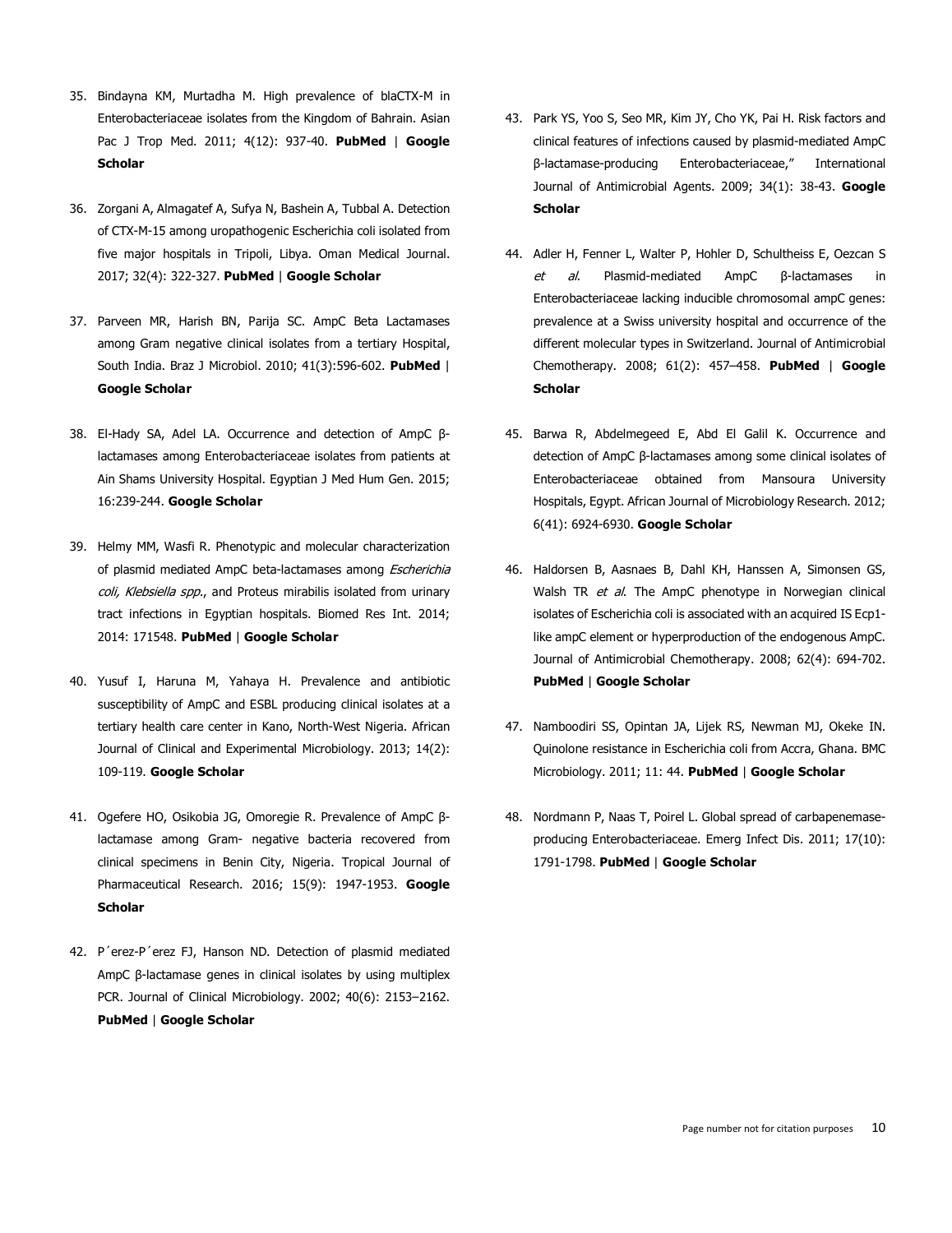| Table 1: primers used for PCR amplification and sequencing |                                       |                    |                          |  |  |  |  |  |
|------------------------------------------------------------|---------------------------------------|--------------------|--------------------------|--|--|--|--|--|
| <b>Gene Target</b>                                         | Primer sequence $(5' \rightarrow 3')$ | Amplicon size (bp) | <b>Source</b>            |  |  |  |  |  |
| $b/a$ OXA-1                                                | F - ATGAAAAACACAATACATATCAACTTCGC     | 820                | Peirano et al.[23]       |  |  |  |  |  |
|                                                            | R - GTGTGTTTAGAATGGTGATCGCATT         |                    |                          |  |  |  |  |  |
| blaCMY-2                                                   | F - AAATCGTTATGCTGCGCTCT              | 332                | Taneja et al. [24]       |  |  |  |  |  |
|                                                            | R - CCGATCCTAGCTCAAACAGC              |                    |                          |  |  |  |  |  |
| <b>blaSHV</b>                                              | F - AGCCGCTTGAGCAAATTAAA              | 318                | Taneja et al. [24]       |  |  |  |  |  |
|                                                            | R - CGCTGTTATCGCTCATGGTA              |                    |                          |  |  |  |  |  |
| <b>blaTEM</b>                                              | F - ATGAGTATTCAACATTTCCCG             | 859                | Peirano et al.[23]       |  |  |  |  |  |
|                                                            | R - ACCAATGCTTAATCAGTGAG              |                    |                          |  |  |  |  |  |
| $bla$ CTX-M-15                                             | F - CCAGAATCAGCGGCGCACGA              | 587                | Taneja et al. [24]       |  |  |  |  |  |
|                                                            | R - GCGCTTTGCGATGTGCAGCA              |                    |                          |  |  |  |  |  |
| ParC                                                       | F - AAACC TGTTCAGCGCCGCATT            | 395                | Vila et al. [26]         |  |  |  |  |  |
|                                                            | R - GTGGTGCCGTTAAG CAAA               |                    |                          |  |  |  |  |  |
| gyrA                                                       | F - TACACCGG TCAACATTGAGG             | 648                | Chu et al.[25]; Roderova |  |  |  |  |  |
|                                                            | R - TTAATGATTGCCGCCGTC GG             |                    | $et al.$ [1]             |  |  |  |  |  |
| qnB                                                        | F - GATCGTGAAAGCCAGAAAGG              | 469                | Robicsek et al. [27]     |  |  |  |  |  |
|                                                            | R - ACGATGCCTGGTAGTTGTCC              |                    |                          |  |  |  |  |  |
| qnD                                                        | F - CGAGATCAATTTACGGGG                | 582                | Robicsek et al. [27]     |  |  |  |  |  |
|                                                            | R - AACAAGCTGAAGCGCCTG                |                    |                          |  |  |  |  |  |
| qnS                                                        | F - TGGAAACCTACAATCATA                | 656                | Robicsek et al. [27]     |  |  |  |  |  |
|                                                            | R - TTAGTCAGGATAAACAAC                |                    |                          |  |  |  |  |  |
| $\textit{aac}(6)$ -Ib                                      | F - ATCTCATATCGTCGAGTG                | 376                | This study               |  |  |  |  |  |
|                                                            | R - CGCTTTCTCGTAGCATCG                |                    |                          |  |  |  |  |  |
| aphA2                                                      | F - GAACAAGATGGATTGCACGC              | 688                | This study               |  |  |  |  |  |
|                                                            | R - GCTCTTCAGCAATATCACGG              |                    |                          |  |  |  |  |  |
| aadA1                                                      | F - CATCATGAGGGAAGCGGTG               | 787                | This study               |  |  |  |  |  |
|                                                            | R - GACTACCTTGGTGATCTCG               |                    |                          |  |  |  |  |  |
| aadA2                                                      | F - GTACGGCTCCGCAGTGGATGGCGG          | 537                | This study               |  |  |  |  |  |
|                                                            | R - GCCCAGTCGGCAGCGACATCCTTC          |                    |                          |  |  |  |  |  |
| aacC2                                                      | F - CGGAAGGCAATAACGGAG                | 740                | This study               |  |  |  |  |  |
|                                                            | R - TCGAACAGGTAGCACTGAG               |                    |                          |  |  |  |  |  |
| $aac(3)$ -IV                                               | F - GTGTGCTGCTGGTCCACAGC              | 628                | This study               |  |  |  |  |  |
|                                                            | R - AGTTGACCCAGGGCTGTCGC              |                    |                          |  |  |  |  |  |

| Table 2: antimicrobial resistant pattern of ESBL and Non-ESBL producing <i>E. coli</i> isolates    |                        |             |              |                |  |  |  |
|----------------------------------------------------------------------------------------------------|------------------------|-------------|--------------|----------------|--|--|--|
| <b>Antimicrobial agents</b>                                                                        | Resistant isolates (%) | ESBL $(% )$ | Non-ESBL (%) | $p$ -value $*$ |  |  |  |
|                                                                                                    | $n = 25$               | $n = 6$     | $n = 19$     |                |  |  |  |
| Cefoperazone                                                                                       | 6(30.8)                | 4(66.7)     | 2(10.5)      | $0.015**$      |  |  |  |
| Cefotaxime                                                                                         | 5(38.5)                | 4(66.7)     | 1(5.3)       | $0.005**$      |  |  |  |
| Taxobactam/Piperacillin                                                                            | 2(15.4)                | 0           |              | NA.            |  |  |  |
| Gentamicin                                                                                         | 11 (76.9)              | 4(66.7)     | 7(36.8)      | 0.350          |  |  |  |
| Co-trimoxazole                                                                                     | 19 (100)               | 6(100)      | 13 (68.4)    | 0.278          |  |  |  |
| Nalidixic acid                                                                                     | 17 (100)               | 4(66.7)     | 13 (68.4)    | 1.000          |  |  |  |
| Norfloxacin                                                                                        | 15 (100)               | 4(66.7)     | 11 (57.9)    | 1.000          |  |  |  |
| Ciprofloxacin                                                                                      | 15 (92.3)              | 4(66.7)     | 11 (57.9)    | 1.000          |  |  |  |
| <b>MDR</b>                                                                                         | 13 (52.0)              | 4(66.7)     | 9(47.4)      | 0.645          |  |  |  |
| *P value (from Fisher's exact test) is the comparison of resistance of ESBL and non-ESBL producers |                        |             |              |                |  |  |  |
| ** = Statistically significant ( $P \le 0.05$ )                                                    |                        |             |              |                |  |  |  |
| $NA = Not applicable$                                                                              |                        |             |              |                |  |  |  |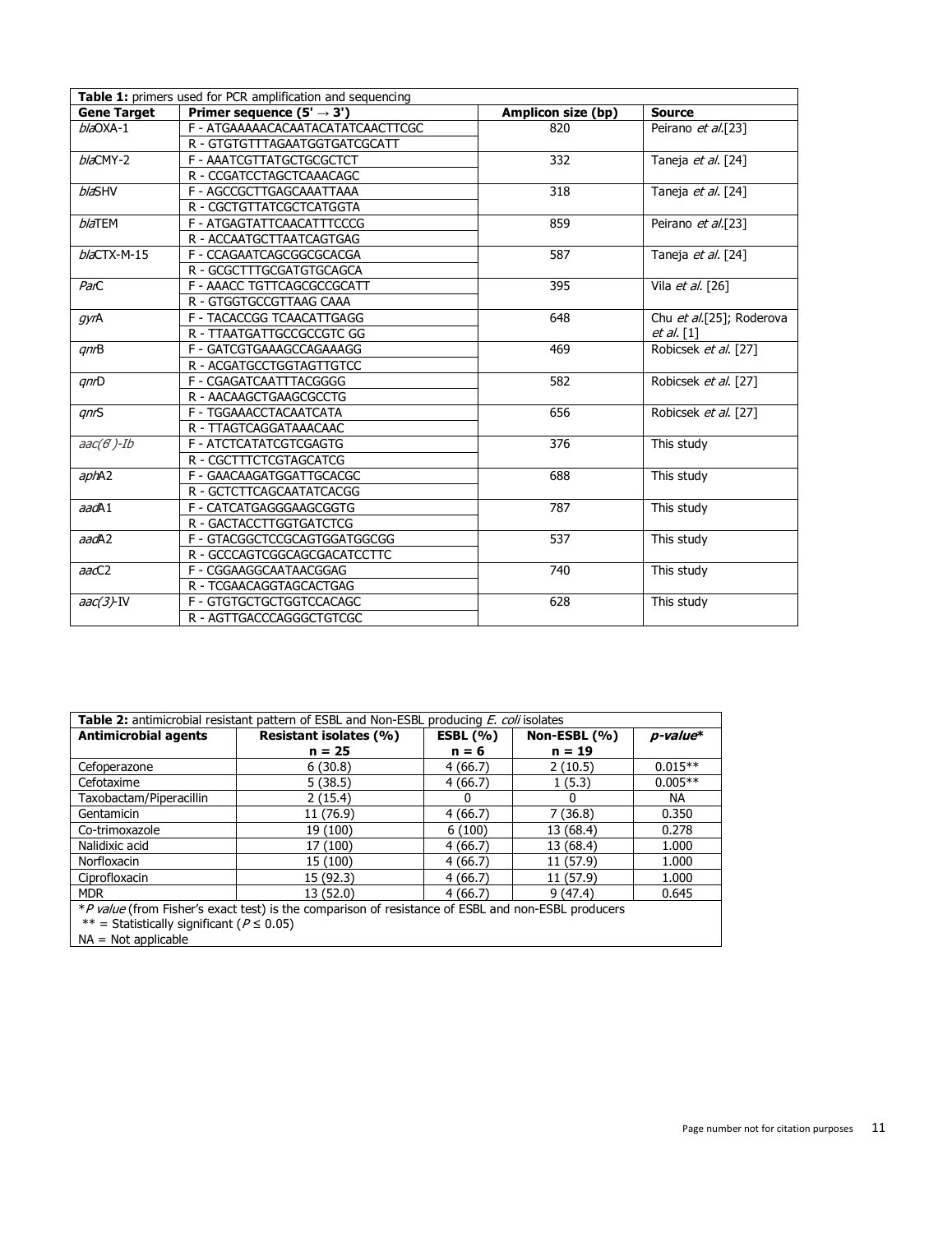| Table 3: results of phenotypic and molecular detection of resistance in strains of E. coli causing UTIs |                                                                                                                                                                                                                                            |                          |                 |                  |            |                               |                                                 |                                   |                         |           |            |
|---------------------------------------------------------------------------------------------------------|--------------------------------------------------------------------------------------------------------------------------------------------------------------------------------------------------------------------------------------------|--------------------------|-----------------|------------------|------------|-------------------------------|-------------------------------------------------|-----------------------------------|-------------------------|-----------|------------|
| Antibiogram<br><b>Strain</b>                                                                            |                                                                                                                                                                                                                                            | <b>MIC</b><br>Phenotypic |                 | <b>Genotypic</b> |            | <b>Other Resistance genes</b> |                                                 | <b>ORDR</b>                       |                         |           |            |
| Code                                                                                                    | <b>Patterns</b>                                                                                                                                                                                                                            | $(\mu g/ml)$             |                 |                  |            |                               |                                                 |                                   |                         |           |            |
|                                                                                                         |                                                                                                                                                                                                                                            | <b>CIP</b>               | <b>GEN</b>      | <b>ESBLs</b>     | AmpC       | pAmpC                         | <b>ESBLs</b>                                    | <b>PMQRs</b>                      | <b>AGS</b>              | ParC      | GyrA       |
| P <sub>1</sub>                                                                                          | NA, NOR, CIP,<br>GEN,                                                                                                                                                                                                                      | 32                       | 512             | <b>NEG</b>       | <b>NEG</b> | Negative                      | blaSHV, blaTEM,<br>blaCTX-M-15                  | Negative                          | aacC2                   | <b>ND</b> | ND.        |
| P <sub>2</sub>                                                                                          | NA, NOR, CIP,<br>GEN, COT                                                                                                                                                                                                                  | 32                       | 256             | <b>NEG</b>       | <b>NEG</b> | Negative                      | <b>blaTEM</b>                                   | Negative                          | aacC2                   | <b>ND</b> | <b>ND</b>  |
| P <sub>3</sub>                                                                                          | CFT, CFP, NA,<br>NOR, CIP, GEN,<br><b>COT</b>                                                                                                                                                                                              | 256                      | 256             | POS              | <b>NEG</b> | Negative                      | blaSHV, blaTEM,<br>$b/a$ CTX-M-15               | Negative                          | aacC2                   | POS       | POS        |
| P <sub>6</sub>                                                                                          | NA, COT                                                                                                                                                                                                                                    | 0.25                     | 0.5             | <b>NEG</b>       | <b>NEG</b> | Negative                      | BlaTEM, blaCTX-M-<br>15                         | Negative                          | <b>ND</b>               | POS       | POS        |
| $\overline{P}$                                                                                          | Fully susceptible                                                                                                                                                                                                                          | 0.125                    | 0.5             | <b>NEG</b>       | <b>NEG</b> | blaCMY-2                      | blaTEM, blaCTX-M-<br>15                         | Negative                          | aadA2, aacC2            | POS       | POS        |
| P8                                                                                                      | NA, NOR, CIP,                                                                                                                                                                                                                              | 256                      | $\mathbf{1}$    | <b>NEG</b>       | <b>NEG</b> | blaCMY-2                      | $b/a$ TEM                                       | Negative                          | <b>ND</b>               | <b>ND</b> | <b>ND</b>  |
| P <sub>9</sub>                                                                                          | TZP, NA, NOR,<br>CIP, COT                                                                                                                                                                                                                  | 512                      | $\overline{2}$  | <b>NEG</b>       | <b>NEG</b> | blaCMY-2                      | blaOXA-1, blaTEM<br>blaCTX-M-15                 | $qnD$ ,<br>$\textit{aac}(6')$ -Ib | <b>ND</b>               | POS       | POS        |
| P10                                                                                                     | <b>COT</b>                                                                                                                                                                                                                                 | 0.125                    | 1               | <b>NEG</b>       | <b>NEG</b> | blaCMY-2                      |                                                 | Negative                          | aadA2                   | <b>ND</b> | <b>ND</b>  |
| P11                                                                                                     | CFT, CFP, NA,<br>NOR, CIP, GEN,<br><b>COT</b>                                                                                                                                                                                              | 512                      | $\overline{32}$ | POS              | <b>NEG</b> | Negative                      | blaOXA-1, blaTEM<br>blaCTX-M-15                 | qnD,<br>$\textit{aac}(6')$ -Ib    | $aacC2$ ,<br>$aa(3)-IV$ | POS       | POS        |
| P12                                                                                                     | CFT, CFP, COT                                                                                                                                                                                                                              | $\mathbf{1}$             | $\mathbf{1}$    | POS              | <b>NEG</b> | Negative                      | blaSHV, blaTEM,<br>$b/a$ CTX-M-15               | Negative                          | <b>ND</b>               | <b>ND</b> | <b>ND</b>  |
| P13                                                                                                     | CFP, NA, COT                                                                                                                                                                                                                               | 1                        | 2               | <b>NEG</b>       | <b>NEG</b> | Negative                      | blaSHV, blaTEM                                  | Negative                          | <b>ND</b>               | POS       | POS        |
| PI4                                                                                                     | <b>COT</b>                                                                                                                                                                                                                                 | 0.125                    | $\mathbf{1}$    | POS              | <b>NEG</b> | blaCMY-2                      | $b/a$ CTX-M-15                                  | Negative                          | <b>ND</b>               | <b>ND</b> | <b>ND</b>  |
| P15                                                                                                     | <b>COT</b>                                                                                                                                                                                                                                 | 0.125                    | 2               | <b>NEG</b>       | <b>NEG</b> | Negative                      | <b>blaTEM</b>                                   | Negative                          | <b>ND</b>               | <b>ND</b> | <b>ND</b>  |
| P16                                                                                                     | NA, NOR, CIP                                                                                                                                                                                                                               | 32                       | $\mathbf{1}$    | <b>NEG</b>       | <b>NEG</b> | Negative                      | <b>NEG</b>                                      | Negative                          | Negative                | <b>ND</b> | <b>ND</b>  |
| P19                                                                                                     | CFT, CFP, TZP, NA,<br>NOR, CIP, COT                                                                                                                                                                                                        | 512                      | 4               | <b>NEG</b>       | <b>NEG</b> | Negative                      | blaOXA-1, blaTEM                                | qnD, qnS                          | ND.                     | <b>ND</b> | <b>ND</b>  |
| P20                                                                                                     | Fully susceptible                                                                                                                                                                                                                          | $\mathbf{1}$             | $\mathbf{1}$    | <b>NEG</b>       | <b>NEG</b> | Negative                      | blaTEM and blaCTX-<br>$M-15$                    | Negative                          | <b>ND</b>               | POS       | POS        |
| <b>P21A</b>                                                                                             | NA, NOR, CIP,<br>GEN, COT                                                                                                                                                                                                                  | 256                      | 256             | POS              | <b>NEG</b> | Negative                      | blaSHV, blaTEM,<br>blaCTX-M-15                  | qnD, qnS                          | aadA2, aacC2            | <b>ND</b> | <b>ND</b>  |
| P <sub>21</sub> B                                                                                       | NA, NOR, CIP,<br>GEN, COT                                                                                                                                                                                                                  | 256                      | 128             | <b>NEG</b>       | <b>NEG</b> | Negative                      | <b>blaTEM</b>                                   | qnrD, qnrS                        | aadA2, aacC2            | <b>ND</b> | <b>ND</b>  |
| P22                                                                                                     | <b>COT</b>                                                                                                                                                                                                                                 | 0.125                    | $\mathbf{1}$    | <b>NEG</b>       | <b>NEG</b> | blaCMY-2                      | blaTEM, blaCTX-M-<br>15                         | Negative                          | <b>ND</b>               | <b>ND</b> | <b>ND</b>  |
| P <sub>23</sub>                                                                                         | NA, NOR, CIP,<br>GEN, COT                                                                                                                                                                                                                  | 256                      | 64              | <b>NEG</b>       | <b>NEG</b> | blaCMY-2                      | <b>blaTEM</b>                                   | Negative                          | aacC2                   | <b>ND</b> | <b>ND</b>  |
| P24                                                                                                     | NA, NOR, CIP,<br>GEN, COT                                                                                                                                                                                                                  | 256                      | 128             | <b>NEG</b>       | <b>NEG</b> | Negative                      | blaTEM, blaCTX-M-<br>15                         | Negative                          | aadA1, aadA2,<br>aacC2  | <b>ND</b> | <b>ND</b>  |
| P25                                                                                                     | NA, NOR, CIP,<br>GEN, COT                                                                                                                                                                                                                  | 256                      | 128             | <b>NEG</b>       | <b>NEG</b> | Negative                      | blaSHV, blaTEM and<br>blaCTX-M-15               | qnS                               | aadA1, aadA2,<br>aacC2  | <b>ND</b> | <b>ND</b>  |
| P <sub>26</sub>                                                                                         | CFT, CFP, NA,<br>NOR, CIP, GEN,<br><b>COT</b>                                                                                                                                                                                              | 256                      | 256             | POS              | <b>NEG</b> | blaCMY-2                      | blaOXA-1, blaSHV,<br>blaTEM and blaCTX-<br>M-15 | $qnB, aac(G)$ -<br>Ib             | aadA1, aadA2,<br>aacC2  | POS       | <b>POS</b> |
| P28                                                                                                     | NA, NOR, CIP,<br>GEN, COT                                                                                                                                                                                                                  | 256                      | 128             | <b>NEG</b>       | <b>NEG</b> | Negative                      | blaOXA-1, blaTEM,<br>blaCTX-M-15                | Negative                          | aadA1, aadA2,<br>aacC2  | <b>ND</b> | <b>ND</b>  |
| P <sub>29</sub>                                                                                         | Fully susceptible                                                                                                                                                                                                                          | $\mathbf{1}$             | 2               | <b>NEG</b>       | <b>NEG</b> | Negative                      | blaTEM, blaCTX-M-<br>15                         | Negative                          | aacC2                   | <b>ND</b> | <b>ND</b>  |
|                                                                                                         | CFT, cefotaxime; CFP, cepoferazone; TZP, taxobactam/piperacillin; NA, nalidix acid; NOR, norfloxacin; CIP, ciprofloxacin; GEN, gentamicin; COT, co-<br>trimoxazole: ND: not determined: AGS, aminoglycosides: POS, positive: NEG, negative |                          |                 |                  |            |                               |                                                 |                                   |                         |           |            |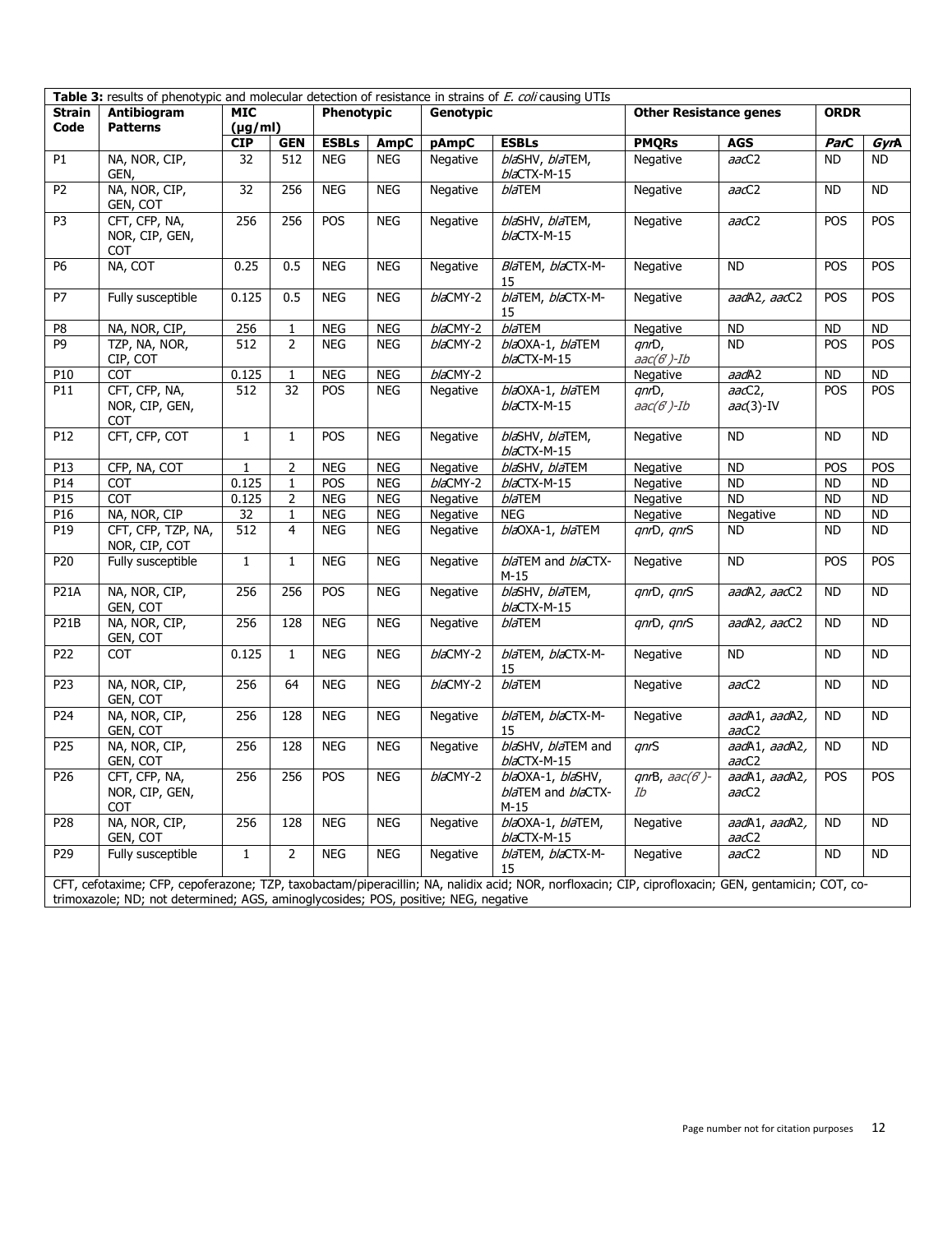

**[Figure](javascript:PopupFigure() 1**: antimicrobial resistance profile of urinary tract isolates of *Escherichia coli* 



[Figure](javascript:PopupFigure() 2: representative gel for the detection of  $blaTEM$  and  $blaCTXM-15$  genes